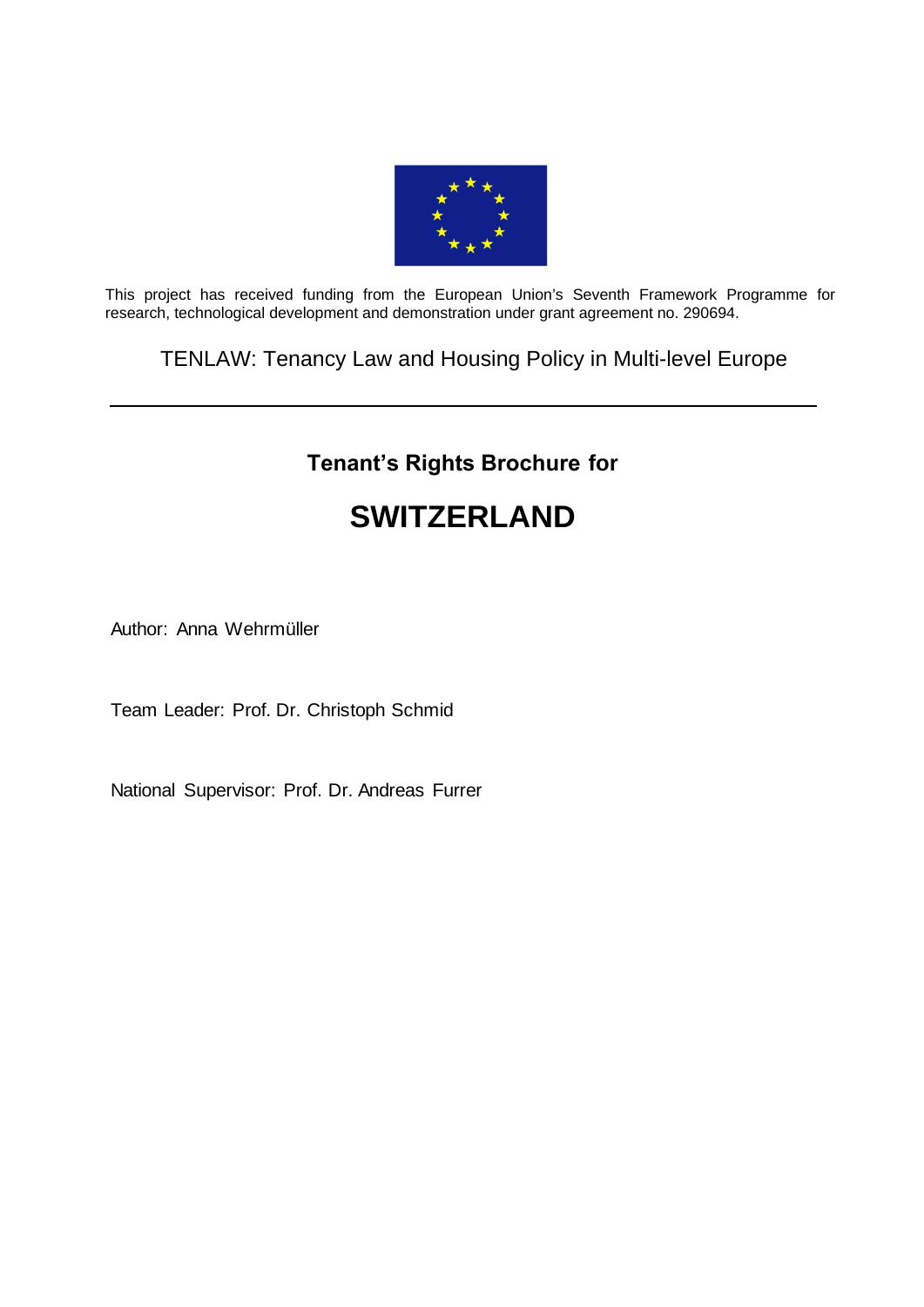# **Summary of Contents**

| 1. |      |  |  |
|----|------|--|--|
| 2. |      |  |  |
|    | 2.1. |  |  |
|    | 2.2. |  |  |
| 3. |      |  |  |
|    | 3.1. |  |  |
|    |      |  |  |
| 4. |      |  |  |
|    | 4.1. |  |  |
|    | 4.2. |  |  |
|    | 4.3. |  |  |
|    | 4.4. |  |  |
| 5. |      |  |  |

# <span id="page-1-0"></span>**1. Introductory information**

- Give a very brief introduction on the national rental market (max. 2 Pages)
	- o Current supply and demand situation
	- o Main current problems of the national rental market from the perspective of tenants

In 2012 there were almost 4.2 million dwellings in Switzerland, most of them owned by private persons. About 3.5 million dwellings are permanently inhabited and 2 million of these are occupied by rental tenants, which, at 37.2%, makes Switzerland the country with the lowest share of owner-occupied dwellings in Europe (EUaverage ca. 71%).

The average monthly rent for a dwelling, excluding accessory charges and heating costs, was CHF 1,318 in 2012, whereas there were significant differences between the different cantons and municipalities. A one-room apartment cost in average CHF 744 and a three room apartment CHF 1,252.

The vacancy rate of dwellings is very low, at below one percent of the whole housing stock in Switzerland. There are differences according to the cantons, whose vacancy rates range between 2.01% (Jura) and 0.33% (Basel-Stadt). Also, there are considerable differences in the vacancy rates between rural and urban areas. Especially in bigger cities, such as Zurich and Geneva, it is difficult to find vacant affordable dwellings.

- o Significance of different forms of rental tenure
	- Private renting

Most of the rental dwellings in Switzerland were owned by private persons (57.4% of the total rental stock in 2000) and by institutional investors (22.2%).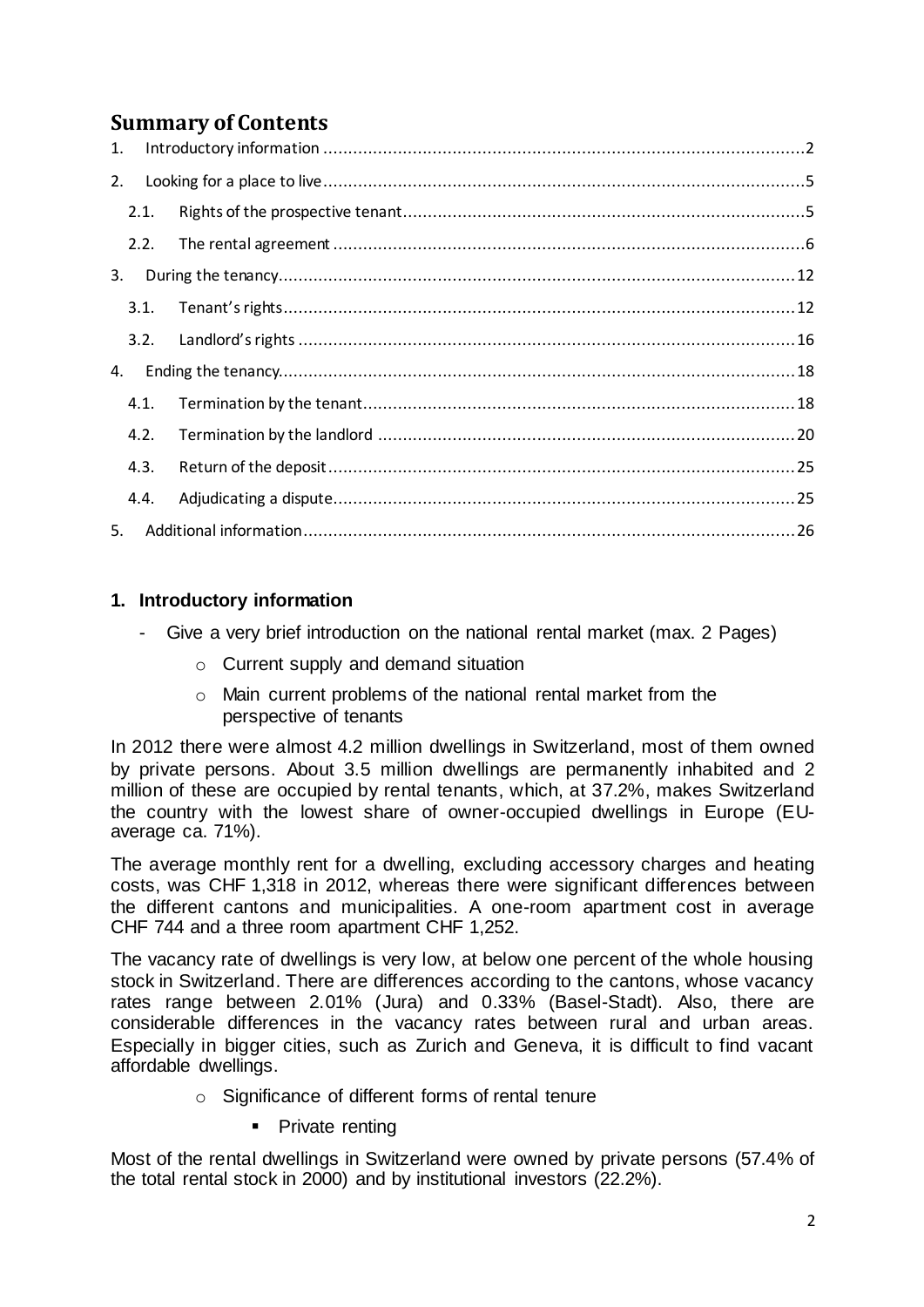'Housing with a public task' (e.g. dwellings offered by housing associations, public bodies etc)

Cooperatives, foundations, associations and the state together owned about 13.8% of all rental dwellings in Switzerland in 2000. The rate differs according to cantons and municipalities and is very high for example for the city of Zurich, where it currently covers one fourth of all rental dwellings.

State owned dwellings make only a little share at 3.4%. They are owned mostly by cantons and municipalities and therefore subject to diverse regulations. Contracts concluded about other non-profit dwellings follow the same regulations as dwellings on the private rental market. The rent however is set on a non-profit level, only to cover the costs of the dwelling. Most of these non-profit dwellings are cooperative dwellings and most of the cooperatives subject the choice of their tenants to certain conditions through self-regulation. These conditions mainly concern the income level of the possible tenants and the relation between the number of people living in a dwelling compared to the number of rooms.

> o Some general recommendations to foreigners on how to find a rental home (including any specificities with respect to the position of foreigners on the national rental market)

The main problem on the Swiss housing market is the low vacancy rate, which concerns Swiss as well as foreigners. It is advisable to check advertisements of dwellings on the internet to get a picture of the usual prices in a region.

Where the initial rent is abusive, the tenant has the possibility to request a reduction of the rent within thirty days of the handover of the dwelling. If he does not do so, also an abusive rent is considered accepted. It is however not advisable to sign a contract over a rent which cannot be afforded with the intention to challenge the initial rent. In case the rent is suspected to be abusive, the contract may be checked by the Swiss Tenant's Association before signing, against payment of a fee (for members of the association this service is free).

- $\circ$  Main problems and 'traps' (circa 5) in tenancy law from the perspective of tenants
- **•** Demarcation between defects the tenant has to repair himself and defects the landlord has to take care of: Some landlords couple the threshold of reparation costs for which a defect is still considered as 'minor' and therefore to be taken care of by the tenant to the annual net rent (e.g. one or two percent). This is problematic where this amount exceeds the admissible amount of about CHF 150 (depending on local custom).
- A contractual obligation in which the tenant has to make a service subscription which exceeds the maintenance obligation of the tenant is inadmissible. Without reducing the rent adequately, this obligation of the landlord cannot be transferred to the tenant.
- The payment on account for accessory charges requested by the landlord is often much lower than the actual costs. The tenant then has high additional charges at the end of the year.
- Although the landlord may transfer cost increases to the tenant, he may not do so with a fixed fee (of for example one percent of the yearly net rent) for general cost increase (*allgemeine Kostensteigerungspauschale*) independently from actual cost increases.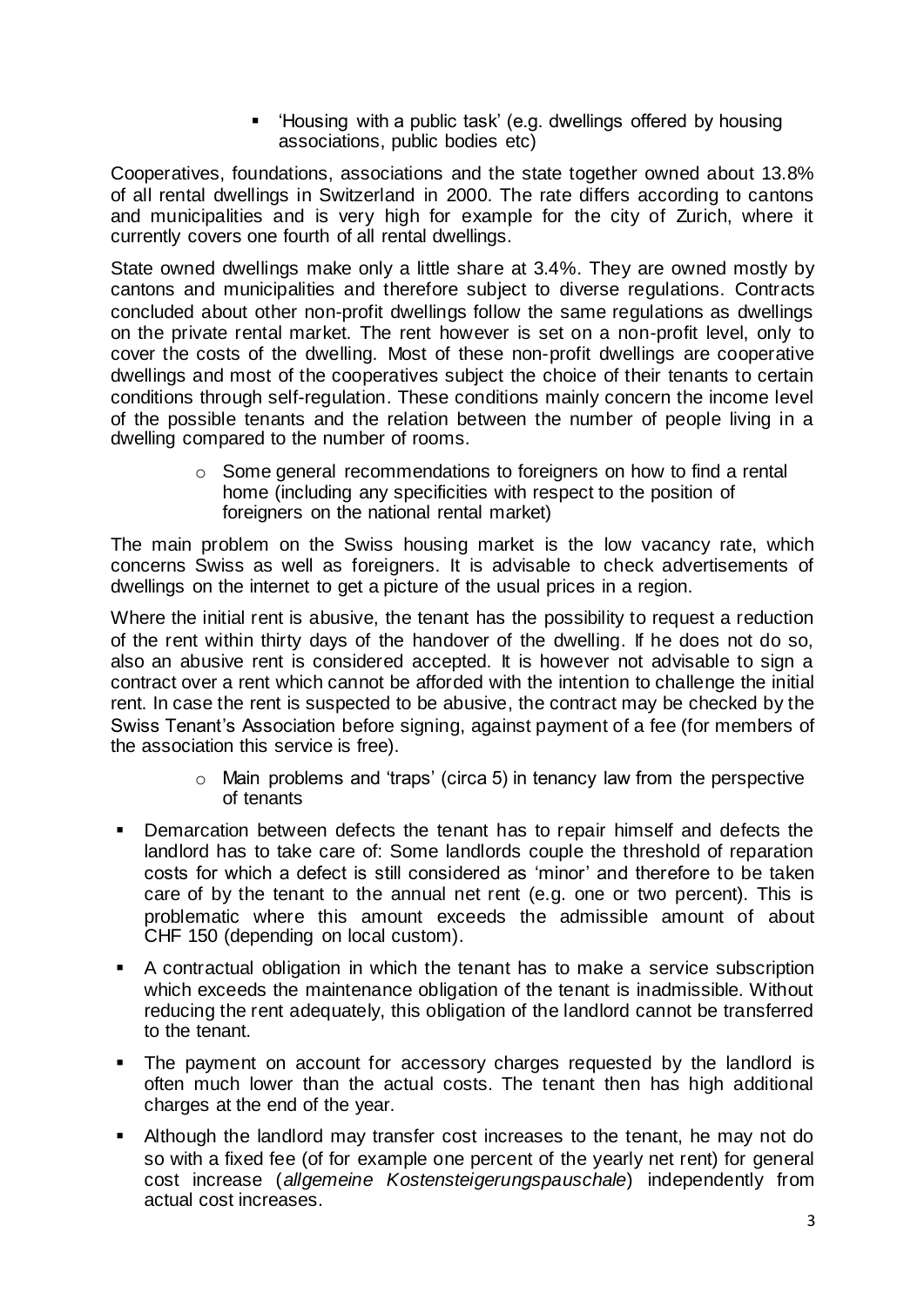At the return of the dwelling, the demarcation between normal wear (to be paid by the landlord) and excessive wear (to be paid by the tenant) often causes problems.

| German / French / Italian                                                                                 | English                                                                                                                                                                                                                   |
|-----------------------------------------------------------------------------------------------------------|---------------------------------------------------------------------------------------------------------------------------------------------------------------------------------------------------------------------------|
| Ordentliche Kündigung<br>Congé ordinaire<br>Disdetta ordinaria                                            | Ordinary notice (Termination of a<br>contract unlimited in time for any reason.<br>The tenant may challenge the<br>termination successfully if the reason for<br>termination contravenes the principle of<br>good faith). |
| Ausserordentliche Kündigung<br>Congé extraordinaire<br>Disdetta straordinaria                             | Extraordinary notice (Termination of a<br>contract [time-limited or unlimited] for<br>reasons stated in the law)                                                                                                          |
| Nebenkosten<br><b>Frais accessoires</b><br>Spese accessorie                                               | Accessory charges (actual outlays made<br>by the landlord for services connected<br>with the use of the property)                                                                                                         |
| Missbräuchlicher Mietzins<br>Loyer abusive<br>Pigione abusiva                                             | Unfair rent                                                                                                                                                                                                               |
| Mietzinserhöhung<br>Augmentation (majoration) du loyer<br>Aumento della pigione                           | Rent increase                                                                                                                                                                                                             |
| Anfechtung des Mietzinses<br>(Mietzinsanfechtung)<br>Contestation du loyer<br>Contestazione della pigione | Challenge to rent                                                                                                                                                                                                         |
| Anfechtbarkeit der Kündigung<br>Annulabilité du congé<br>Contestabilità della disdetta                    | Notice open to challenge                                                                                                                                                                                                  |
| Erstreckung des Mietverhältnisses<br>Prolongation du bail<br>Protrazione della locazione                  | Extension of the lease                                                                                                                                                                                                    |
| Mängel<br><b>Défauts</b><br><b>Difetti</b>                                                                | <b>Defects</b>                                                                                                                                                                                                            |

- 'Important legal terms related to tenancy law'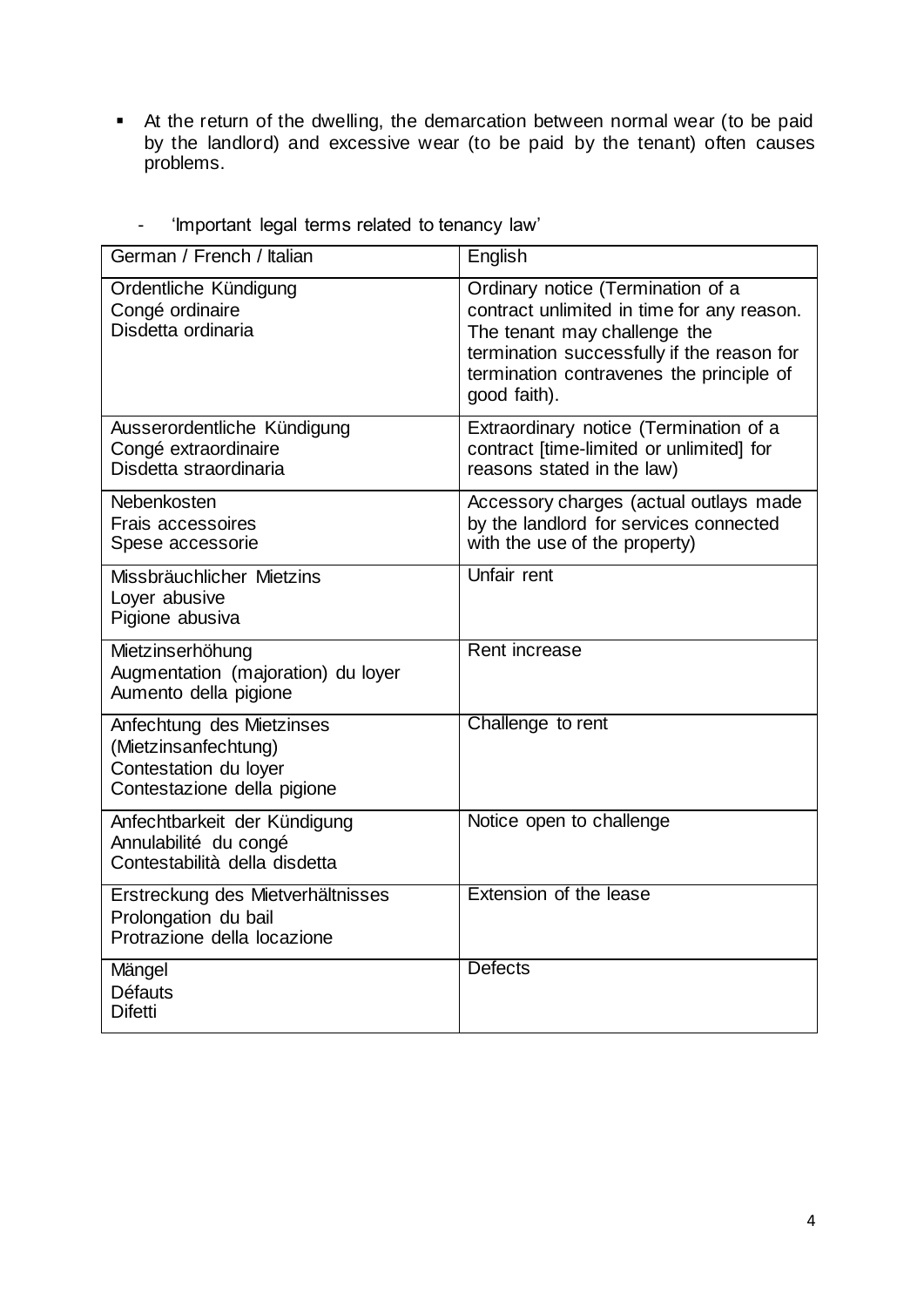# <span id="page-4-0"></span>**2. Looking for a place to live**

#### <span id="page-4-1"></span>**2.1. Rights of the prospective tenant**

What bases for discrimination in the selection of tenants are allowed/prohibited? What about, for example, status as a foreigner, student, unmarried partner, or person with a short-term work contract?

In general, the landlord is free to choose the tenant. He is however not allowed to ask certain questions before the conclusion of the contract (see next question). If these (forbidden) questions are asked nonetheless, the tenant is allowed to lie.

Where statutory purposes of the property administration or other special reasons exist, the landlord may set additional requirements for possible tenants (and ask the respective questions), for example where student's apartments or apartments of religious communities are concerned.

Discriminating a candidate on the grounds of race, ethnic origin or religion is a criminal offence. However, even if a landlord is sentenced for discriminating a candidate, this does not give the latter a right to move into the apartment. Discriminating a candidate on other grounds, such as gender, age or sexual orientation may be considered an infringement of the personal rights of the potential tenant.

- What kinds of questions by the landlord are allowed (e.g. on sexual orientation, intention to have children etc)? If a prohibited question is asked, does the tenant have the right to lie?

The landlord may only require information from the tenant relevant to the selection of suitable tenants. If an inadmissible question is asked, the potential tenant has the right to give incorrect information if the real answer or leaving the question unanswered could decrease the chances to being chosen as tenant.

Always permitted are questions about name, address, date of birth, profession, employer of the person who signs the contract; whether the possible tenant is Swiss or not and if not, the kind of residence status and its expiry date; other persons wanting to live in the apartment (number of children, their age and sex; number of adults and whether and how they are related to each other and to the tenant); existing or intended sublease contract; whether the apartment will be used as the family residence; income brackets (steps of CHF 10,000 up to CHF 100,000) or questions about the relation of income to rent (e.g. whether the rent exceeds one fourth of the income); debt enforcements within the last two years and certificates of loss issued within the last five years; number of cars; pets; atypical sources of noise; if the last rental contract was terminated by the landlord and if yes, why; what is required from the apartment (desired premises). And, if explicitly marked as optional, the following questions are also allowed: place of work, name and address of the current landlord and references.

The questions the landlord is entitled to ask can differ depending on the type of the dwelling. For example where a catholic parish rents out an apartment, they may ask about the confession or the marital status of the potential tenants. Or, for example where a cooperative rents out apartments, detailed questions about income and financial circumstances may be allowed if there is an income limit for potential tenants in the statutes of the cooperative.

Under no circumstances, the following questions are permitted: How the potential tenant assesses the price-quality ratio of the apartment; questions about a possible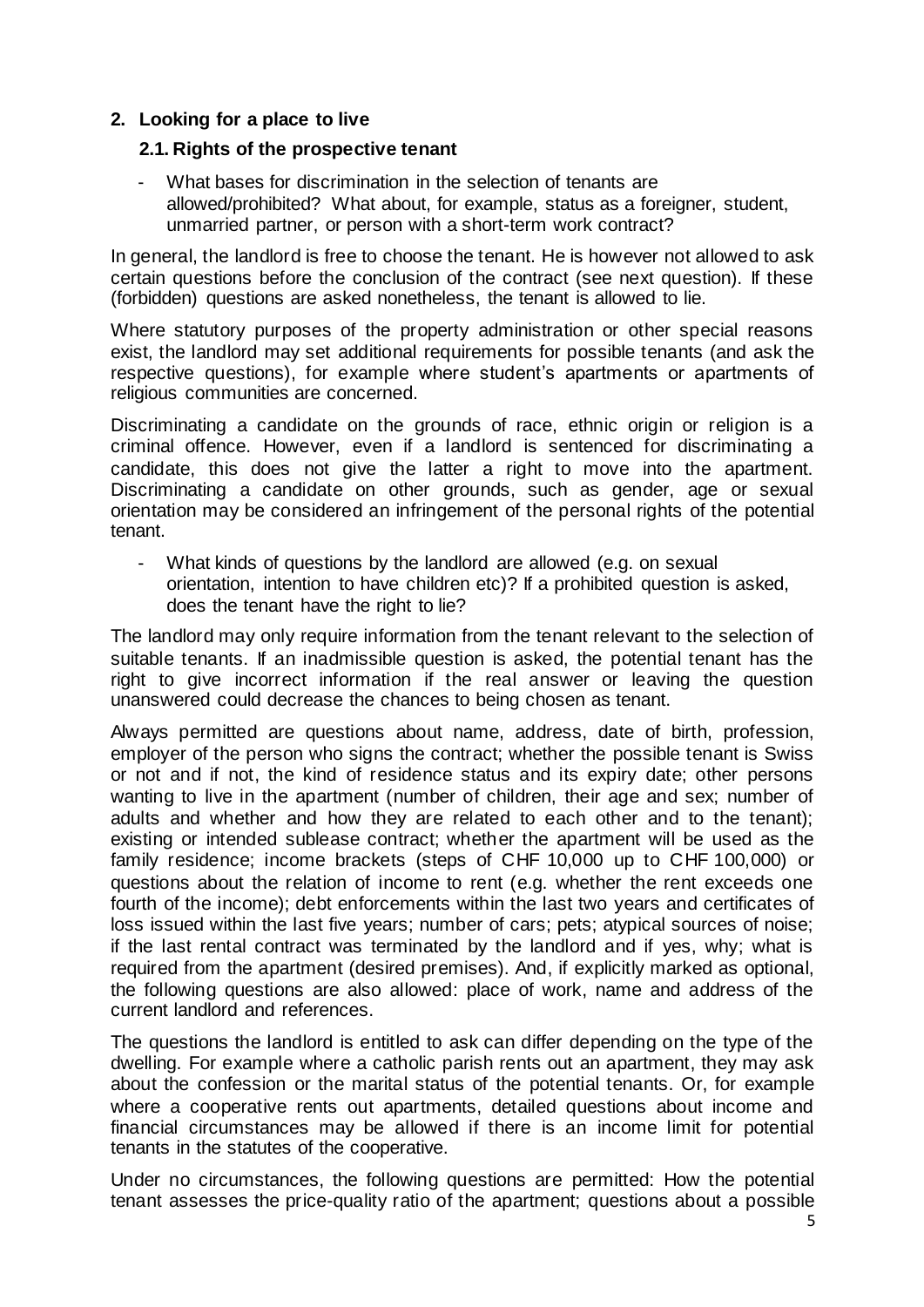membership in a tenant protection organization; whether the potential tenant would be interested in certain tie-in arrangements, namely with an insurance policy; questions about pre-existing chronic illness; specific aspects of the financial situation exceeding the generally permitted questions, for example concerning hire-purchase agreements (*Abzahlungsverträge*) and leasing agreements (*Leasingverträge*), residual debts on furniture (*Restschuld auf Mobiliar*) and wage assignments (*Lohnzessionen*) and whether the potential tenant is forced to conclude the contract because of the situation on the housing market.

A detailed list of questions which are generally allowed or allowed under certain circumstances is available in German, French and Italian on the website of the Federal Data Protection Commissioner [\(http://www.edoeb.admin.ch/datenschutz/](http://www.edoeb.admin.ch/datenschutz/00628/00653/00659/index.html?lang=de) [00628/00653/00659/index.html?lang=de](http://www.edoeb.admin.ch/datenschutz/00628/00653/00659/index.html?lang=de) ).

Is a 'reservation fee' usual and legal (i. e. money charged by the landlord to allow the prospective tenant to participate in the selection process)?

As far as known, no reservation fees are usual.

What kinds of checks on the personal and financial status of the tenant are usual and legal (e.g. the landlord requiring an independent credit report)?

The landlord may request the tenant to produce an excerpt from the debt enforcement register to prove the data about debt enforcements within the last two years and certificates of loss issued within the last five years.

Information from third persons may only be asked from the persons the potential tenant cited as references and to confirm information given by the tenant. Further questions may only be asked after informing and with the consent of the tenant. References may only be checked from persons who seriously come into question as tenant.

The landlord may request in the contract that the tenant pays a deposit before the beginning of the tenancy and in case of non-payment refuse to deliver the dwelling to the tenant.

What is the role of estate agents in assisting the tenant in the search for housing? Are there other bodies or institutions assisting the tenant in the search for housing?

Dwellings are often advertised on the internet and/or in newspapers without real estate agents.

- Are there any accessible "blacklists" (or equivalent mechanisms) of bad landlords/tenants? Is there a system for rating and labelling preferred landlords/tenants?

<span id="page-5-0"></span>As far as known, there are no 'blacklists' of tenants or of landlords.

#### **2.2. The rental agreement**

- What are the requirements for a valid conclusion of a rental contract (is written form necessary; is registration necessary and if yes, what kinds of fees apply lawfully)?

In general, a rental contract can be concluded without observing any formal requirements. It can also be concluded orally or even by implication. However, written form is common practice.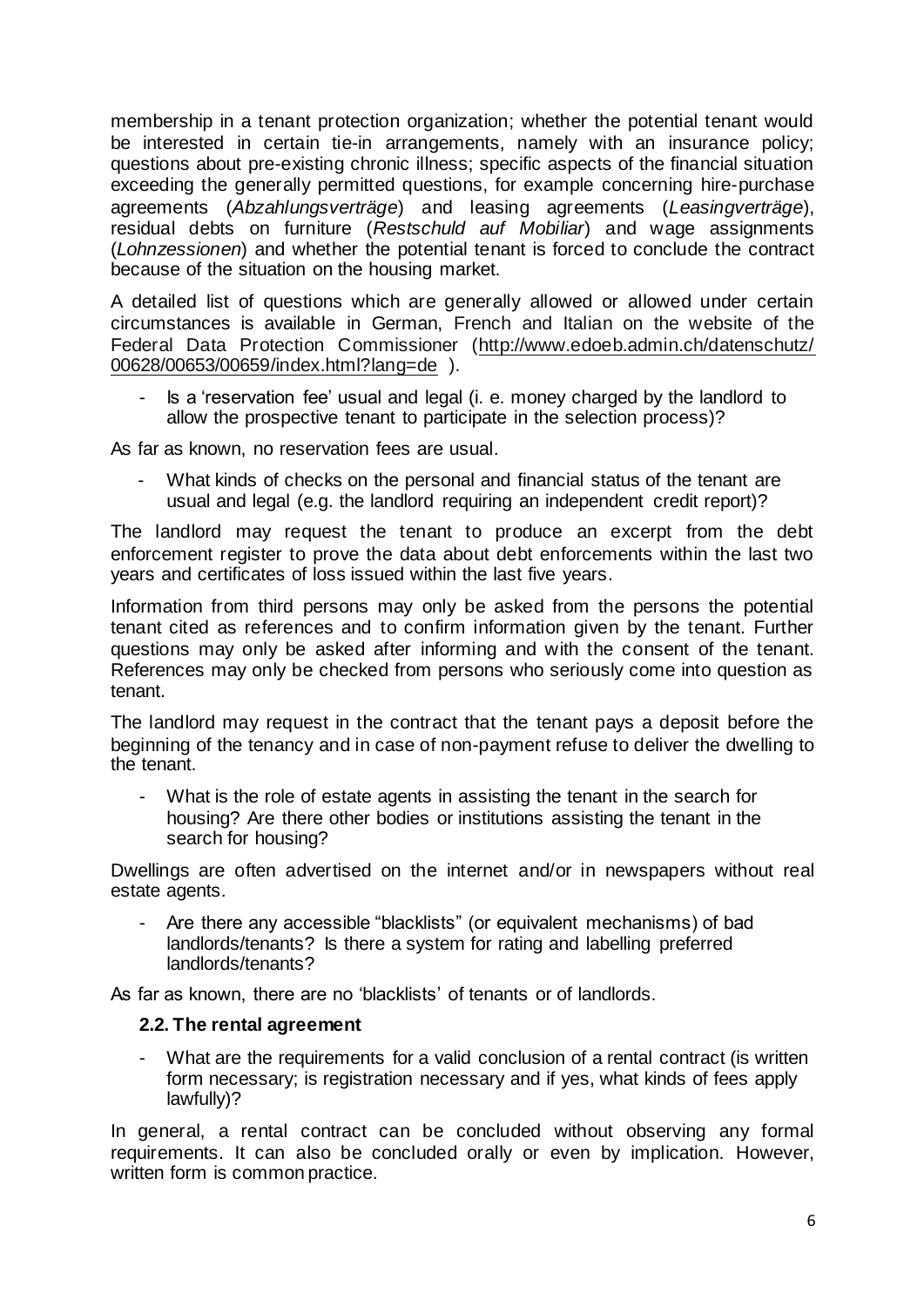In some cantons (Currently Nidwalden, Zug, Zurich, Fribourg, Vaud, Neuchatel and Geneva) there is an obligation to inform the new tenant of the amount of the rent of the previous tenancy, using a form approved by the canton. Where the landlord does not comply with this obligation, the contract itself is still valid, only the agreement on the amount of rent is void. The list of cantons which have such an obligation is available on the website of the Federal Office for Housing: 'Verzeichnis / Formularpflicht für den Anfangsmietzins gemäss Artikel 270 Absatz 2 OR').

No registration of the tenancy contract is necessary. Landlord and tenant can agree to enter the lease in the land register under priority notice to (slightly) enhance the protection of the tenant in case of alienation of the property by the landlord. However, also without entering the lease in the land register, a new owner of the property has to continue the lease with the existing tenant.

- What is the mandatory content of a contract?
	- o Which data and information must be contained in a contract?

In a tenancy contract these essential terms concern the parties of the contract, the object of the tenancy (the dwelling), the use of the dwelling (for residential purposes) and the obligation in return (the amount of rent must be determined or determinable). If the parties reach an agreement on these essential terms, the contract is valid. It is however advisable (and often done in general terms and conditions) to agree on further details.

> $\circ$  Duration: open-ended vs. Time-limited contracts (if legal, under what conditions?)

Tenancy contracts can be concluded for a limited or unlimited period of time. There is no minimum duration required and also tenancy contracts concluded for a very long time (e.g. the lifetime of one of the parties) are possible. A contract concluded for eternity on the other hand would be considered to excessively restricting the landlord and would therefore be unlawful.

Whether so called 'chain contracts', a series of consecutive time-limited contracts, are generally lawful, is controversial. However, where this model is chosen in order to circumvent mandatory provisions preventing abuse, it is certainly unlawful. Where, on the other hand, a series of consecutive time-limited contracts is concluded because of legitimate interests (for example if a tenant was repeatedly in arrears of payments), it is certainly admissible.

> o Which indications regarding the rent payment must be contained in the contract?

The parties need to agree that the apartment is at disposal of the tenant against payment of rent (or a substitute, such as for example the caretaking of a multidwelling building). The amount of rent must be determined or determinable according to the circumstances.

If not otherwise agreed or required by local custom, the rent and accessory charges are considered due at the end of each month. In most cases however, the parties agree on an obligation for advance performance of the tenant.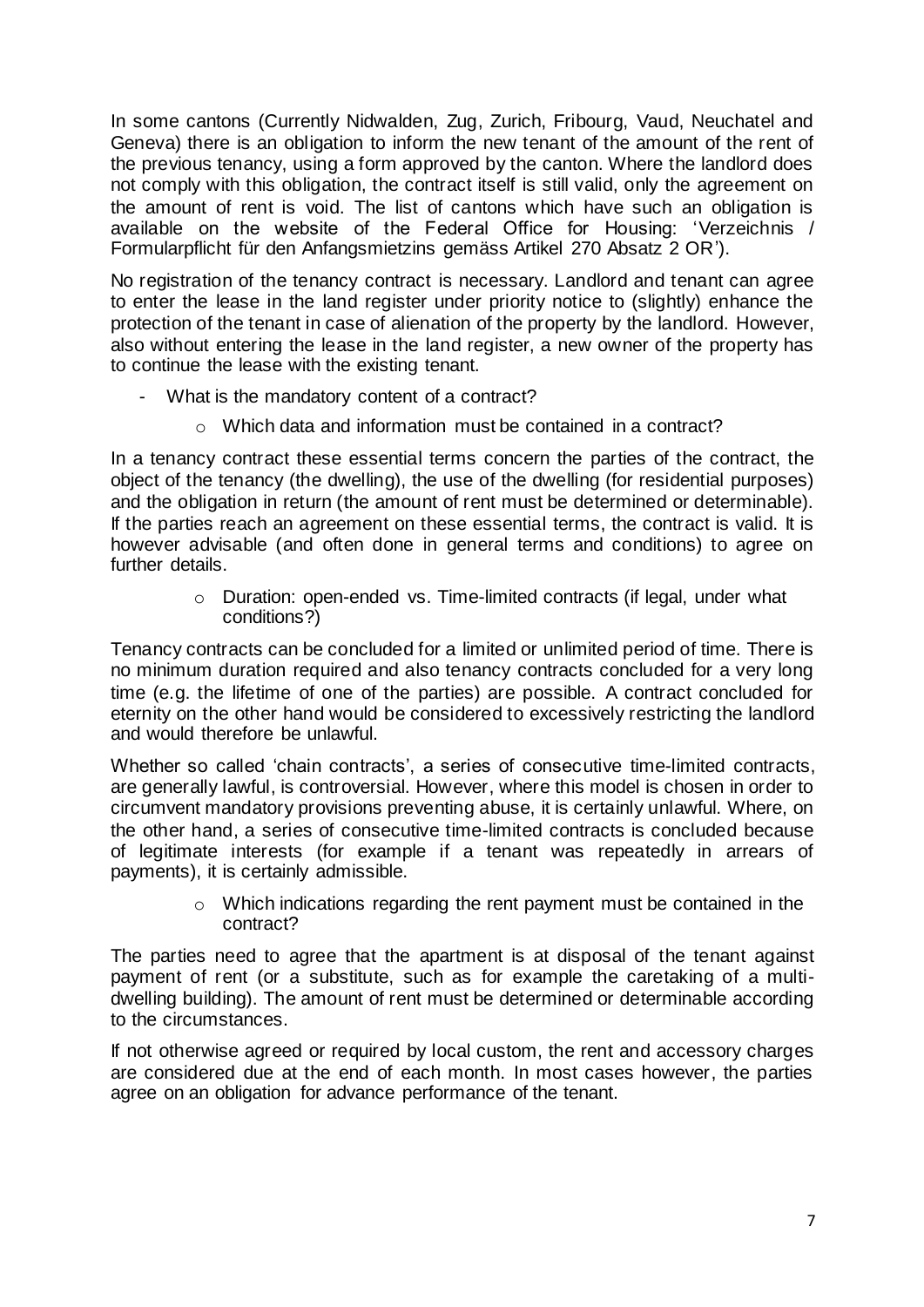- Repairs, furnishings, and other usual content of importance to tenant
	- $\circ$  Is it legal for the landlords to shift the costs for certain kinds of repairs (if yes, which?) to the tenant?

In general, the landlord is responsible for keeping the dwelling fit for its designated use. However, where defects are attributable to the tenant or where only minor defects are concerned, the tenant has to remedy them himself. A defect is considered being 'minor', where its remedy is possible without specialized knowledge/expertise or tools which are usually not present in an average household. Additionally, repairing the defect has to cost less than approximately CHF 150 (according to local custom). If one of these conditions is not fulfilled, the defect is not 'minor'.

A minor defect which the tenant has to remedy himself would for example be a light bulb, a fuse or also a broken shower hose that needs to be changed or a siphon or a drain which is clogged.

Landlord and tenant can agree on transferring other maintenance costs to the tenant under the condition that these costs are considered when calculating the rent.

> o Is the landlord or the tenant expected to provide furnishings and/or major appliances?

What the landlord has to provide depends on the rental contract. However, the landlord always has to provide a dwelling with certain minimum standards functioning and not hazardous for the health. Where, for example a dwelling is rented out without central heating and with old windows, the tenant may still expect that the heatable rooms can be kept warm enough to be used without warm clothing.

Whether the landlord has to provide furnishings or not also depends on the tenancy agreement. Note: Where only a *furnished room* is rented out, the termination dates and periods are different (shorter) than for furnished and non-furnished dwellings and non-furnished rooms.

> $\circ$  Is the tenant advised to have an inventory made so as to avoid future liability for losses and deteriorations (especially in the case of a furnished dwelling)?

For some cantons (Geneva, Vaud, Neuchatel, Fribourg, Jura and the Frenchspeaking municipalities of Wallis), a frame-lease agreement makes it obligatory to establish a move-in checklist including an inventory list in written form which becomes part of the tenancy contract. In the other cantons this is not obligatory but nevertheless common practice.

The tenant is advised to check that the list is correct and complete, and that defects are listed precisely and detailed before signing it. If the landlord refuses to establish a complete record of the defects, the tenant is advised to refuse signing the list or only signing it under reserve. Where the tenant takes over installations from the previous tenant (for example a washing machine), it is advisable to mention if at the end of the tenancy these installations shall remain in the dwelling or not. Where fixed installations (for example a fitted carpet [*Spannteppich*]) are taken over from the previous tenant, it is also advisable to discuss and record how to proceed with this at the end of the tenancy.

Also at the end of the tenancy it is usual to establish a check-list of defects. If the landlord later intends to hold the tenant responsible for damages, he bases them on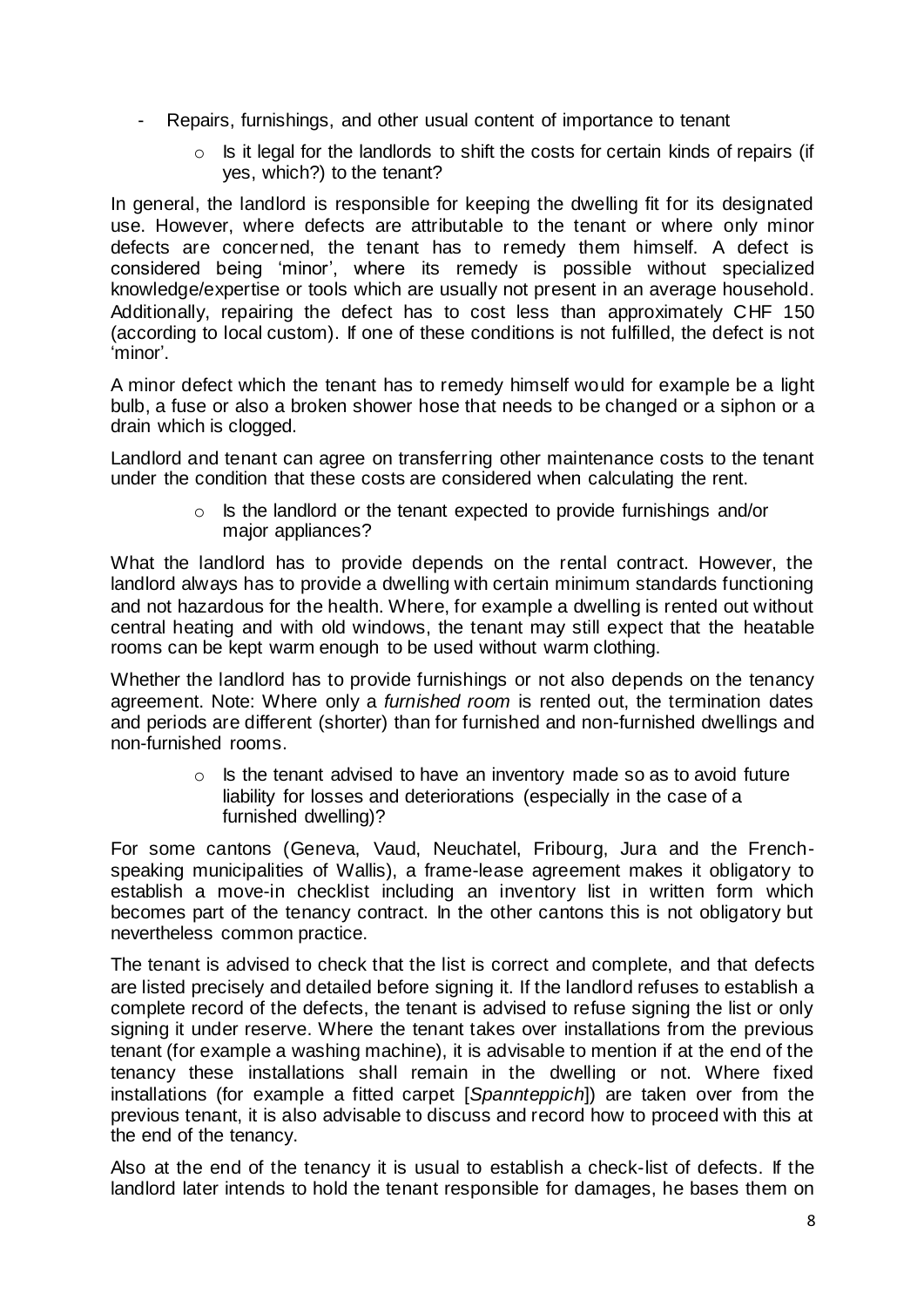this check-list. This however does not count for 'hidden' defects which are visible only later and which are not usually detected in a routine inspection.

o Any other usual contractual clauses of relevance to the tenant?

Presently, there are two generally applicable frame-lease agreements, one for the canton of Vaud and one for the cantons Geneva, Vaud, Neuchatel, Fribourg, Jura and the seven French-speaking municipalities of Wallis. These agreements have to be followed where dwellings in the respective areas are concerned. The provisions of these frame-lease agreements are semi-mandatory for the benefit of the tenant.

- Parties to the contract
	- $\circ$  Which persons, though not mentioned in the contract, are allowed to move into the apartment together with the tenant (partner, children, etc)?

If nothing is specified in the contract, family and relatives of the tenant are allowed to move in to a dwelling with the tenant. However, this is only possible where it would not lead to an overcrowding of the dwelling.

> $\circ$  Is the tenant obligated to occupy the dwelling (i.e. to use as tenant's primary home)?

If not otherwise stipulated, there is no obligation for the tenant to live in the dwelling himself.

Concerning the conditions for subletting the dwelling, see below.

- o Is a change of parties legal in the following cases?
	- Divorce (and equivalents such as separation of non-married and same sex couples);

A court may transfer the rights and obligations under the tenancy contract to the spouse or the registered partner of the tenant if the spouse or registered partner needs the family residence because of the children or other compelling reasons.

> Apartments shared among students (in particular: may a student moving out be replaced without permission of the landlord);

If nothing is specified about this in the contract, the tenants may not replace a party to the contract without the consent of the landlord.

Where one tenant is the main tenant and the others are subtenants, the landlord may only refuse the consent to this sublease for certain specific reasons (see below).

Death of tenant:

Where a tenant dies, the tenancy is transferred to his heirs. The heirs (but not the landlord) have an extraordinary right to terminate the contract.

■ Bankruptcy of the landlord

Where the landlord has been declared bankrupt or where rent payments or the rental premises are seized or in forced liquidation, the tenant will be notified by the competent enforcement office or by publication of the bankruptcy that he has to pay the rent and accessory charges to them instead of the landlord.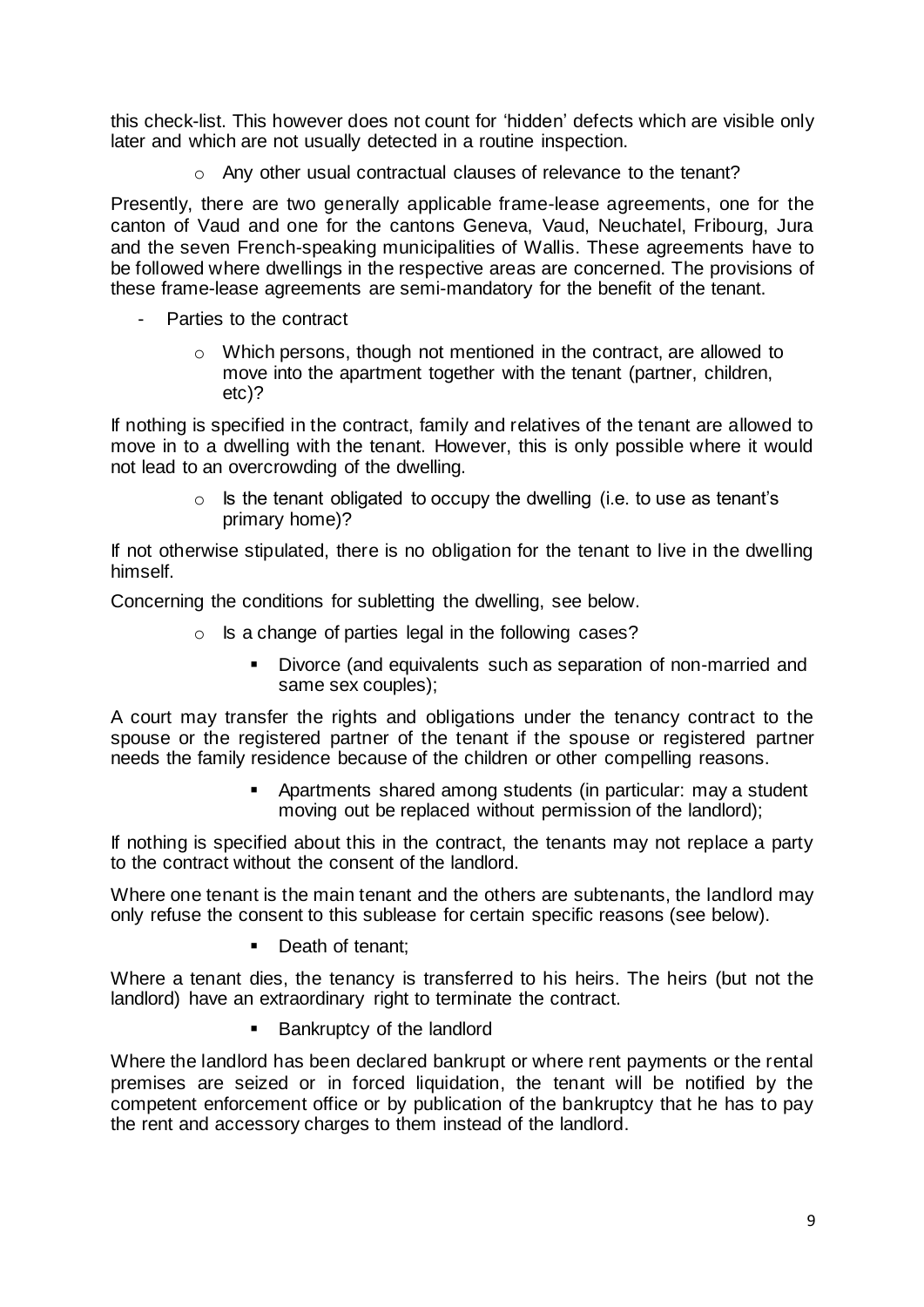$\circ$  Subletting: Under what conditions is subletting allowed? How can an abuse of subletting (when the tenant is offered not an ordinary lease but only a sublease contract) be counteracted?

The tenant is allowed to sublet his apartment or parts of it to a third party with the landlord's consent. The landlord cannot exclude or restrict the tenant's right to sublet the dwelling by contract. He can only refuse his consent for the following reasons:

- The tenant refuses to inform the landlord of the terms of the sublease (for example of the amount of rent, who the subtenant is, the duration of the contract or whether the whole apartment or only some rooms are sublet).
- The terms and conditions of the sublease are unfair in comparison with those of the principal lease. The tenant especially has no right to make excessive profit of the sublease.
- The sublease gives rise to major disadvantages for the landlord (for example if the apartment would be overcrowded or used for a considerably different purpose than agreed on in the principal contract).

The tenant who sublets his dwelling is responsible towards the landlord that the subtenant uses the dwelling only in the manner permitted to himself.

Where the tenant sublets the dwelling without consent of the landlord and the landlord would have had reason to refuse his consent, he may give notice of termination to the tenant. Whether an ordinary notice would also be justified if no reasons to refuse his consent existed, is controversial.

The same provisions which apply to a normal lease also apply to a sublease. The provisions about protection against termination of leases of residential and commercial premises however, are only applicable to the sublease if the principal lease has not been terminated. Also, an extension of the lease can only be granted within the duration of the principal lease. Despite this restriction, the subtenant may invoke the provisions of protection against termination without regard to the principal lease where the sublease was concluded mainly to circumvent these provisions.

> $\circ$  Does the contract bind the new owner in the case of sale of the premises?

Where the rental premises are transferred to a new owner (through purchase, exchange, donation etc. as well as dispossession in debt collection or bankruptcy proceedings), the tenancy contract continues with the new owner who has an extraordinary right to terminate the contract if he claims an urgent need of the premises for himself, close relatives or in-laws.

Where the new landlord makes use of his extraordinary right to terminate the contract (and the contract therefore ends sooner than would have been possible under the lease with the old owner), the old landlord may be held liable for the economic consequences of the premature termination of the contract (this also includes removal expenses).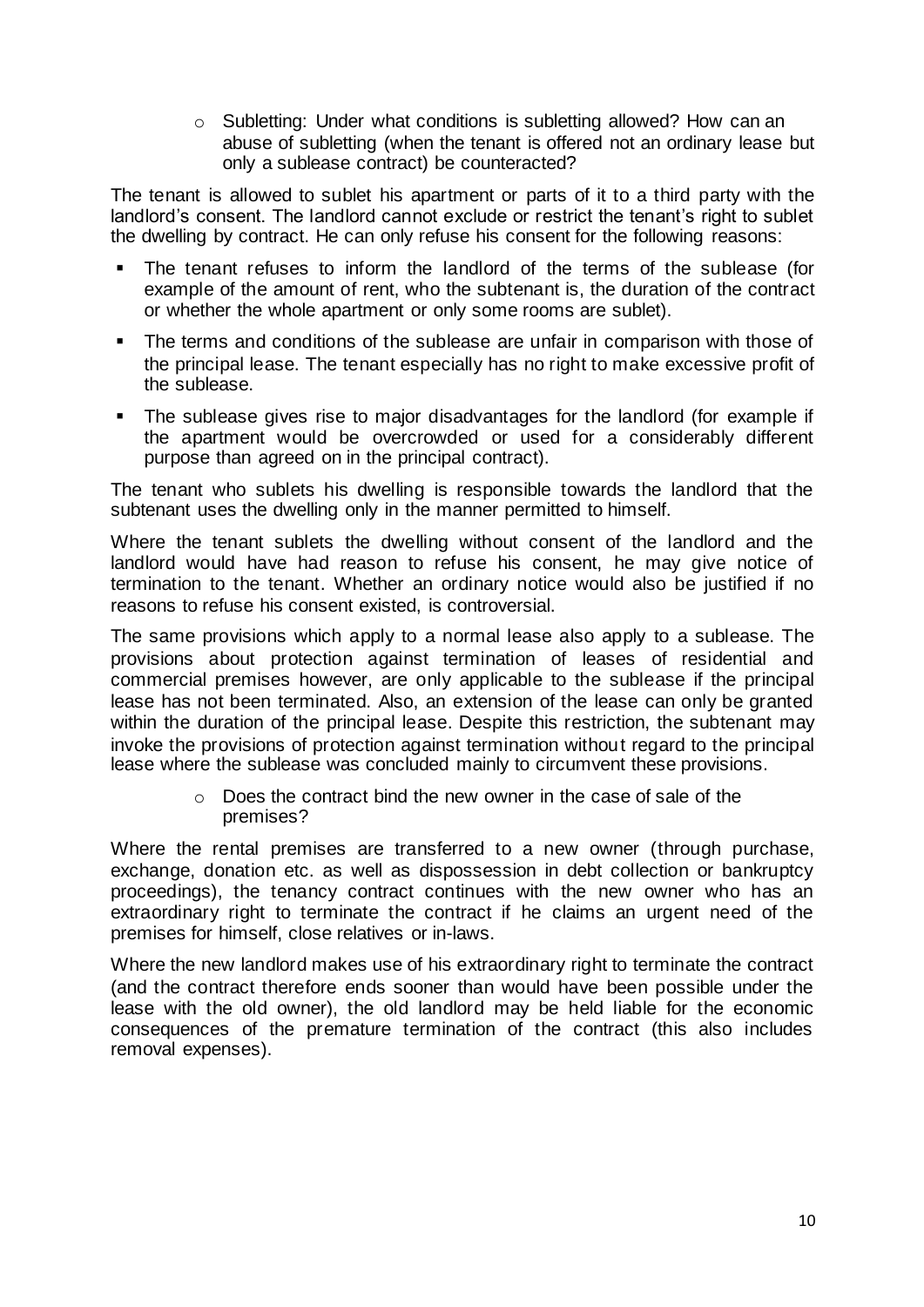- Costs and Utility Charges
	- $\circ$  What is the relevant legal regulation of utilities (i.e. the supply of water, heating and electricity)? Must the landlord or the tenant conclude the contracts for provision of utilities?

All actual outlays made by the landlord for services connected with the use of the property, such as for example heating, hot water and common-area electricity, can be charged as accessory charges. The landlord can pass these costs on to the tenant but must not make profit out of them.

The costs for keeping the dwelling fit for its designated use have to be borne by the landlord and are therefore covered by the rent. The parties can however agree to consider these costs as accessory charges if they reduce the rent adequately.

The so called 'Verbraucherkosten', costs which arise exclusively from the consumption of the tenant, are usually not considered accessory charges. The tenant has to pay the costs for these services directly to the provider. Such services are for example electricity for inside of the apartment (but not for example electricity for the lights in the stairwell) or telephone charges.

> o Which utilities may be charged from the tenant by the landlord? What is the standard practice?

If nothing about accessory charges is stipulated in the contract, the charges are considered covered by the rent. The landlord has to specify all accessory charges which he wants to pass on to the tenant. A reference to general terms and conditions or a clause referring to 'all accessory charges' is not sufficient to transfer the costs of services to the tenant; the items have to be designated individually and explicitly (however, this does not have to be done in writing, but can also be communicated orally or by implication).

The parties are free in agreeing on the method of payment. Usually, payment on account (*Akontozahlung*) is agreed on. Where, in the contract, there is an amount fixed as accessory charges, and nothing further specified, this amount is also considered to be payment on account. The landlord has to submit an overview of the actual charges to the tenant at least annually. The tenant cannot rely on the payments on account to approximately covering the actual accessory charges. He has to pay the difference between the actual costs and the payments on account, even if they are set significantly too low.

> $\circ$  Is the tenant responsible for taxes levied by local municipalities for the provision of public services (e.g. for waste collection or road repair)?

Public taxes arising from the use of the property, such as for example basic fees for water, waste water and waste collection are considered accessory charges and can be charged from the tenant. Not considered as accessory charges are for example real estate taxes, mortgage interests or building insurance premiums. Also not as accessory charges are considered for example general maintenance costs and general administrative expenses.

> o Is it lawful to shift condominium costs, and if yes, which ones, onto the tenant (e.g. housekeeping costs)?

Condominium costs concerning for example stairwell cleaning or garden maintenance are considered accessory charges and can be passed on to the tenant.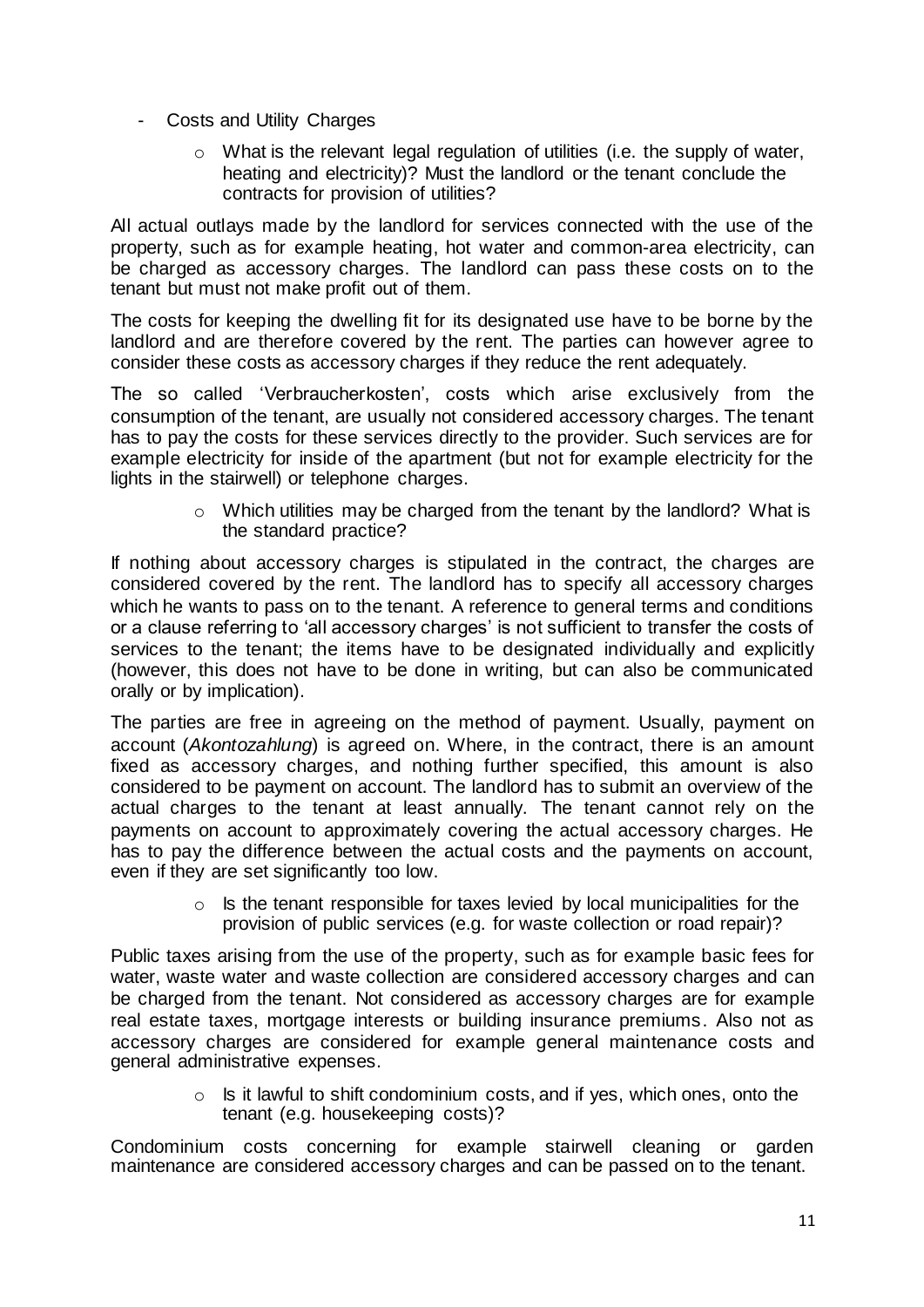- Deposits and additional guarantees
	- o What is the usual and lawful amount of a deposit?

Concerning the deposit of a security in form of cash or negotiable securities, the maximum amount the landlord is allowed to ask from the future tenant is three month´s rent including accessory charges. There are considerable differences in the practice of demanding a deposit and about the amount of deposit according to the cantons.

> o How does the landlord have to manage the deposit (e.g. special account; interests owed to the tenant)?

The landlord must deposit the security in a bank savings or deposit account in the tenant's name. The landlord has a lien on these assets. The interests of the deposit are owed to the tenant. Whether the tenant has the right to claim the interests already during the time of the tenancy or whether they also become part of the security and the bank therefore is not allowed to distribute them, is controversial.

For further information about the deposit, see 4.3 Return of the deposit.

o Are additional guarantees or a personal guarantor usual and lawful?

Apart from agreeing on a deposit, the parties to a tenancy contract can also agree on other securities, such as for example joint and several liability or other liabilities of a third person (e.g. contract of surety or guarantee of performance by third party). The cantons are free to enact further provisions about the deposit or about other forms of security (restrictions or exclude some forms of securities, e.g. exclude the guarantee of performance by third party from the possible means of security).

 $\circ$  What kinds of expenses are covered by the quarantee/the quarantor?

If nothing else is agreed on, the security deposit covers all claims of the landlord towards the tenant arising from the tenancy. This includes especially arrears in rent and accessory charges and possible claims for damages when the rented property is returned. It is not possible to set-off the deposit with rent payments during the tenancy.

# <span id="page-11-0"></span>**3. During the tenancy**

# <span id="page-11-1"></span>**3.1. Tenant's rights**

- Defects and disturbances
	- o Which defects and disturbances are legally relevant (e.g. mould and humidity in the dwelling; exposure to noise e.g. from a building site in front of the dwelling; noisy neighbours; occupation by third parties)?

A dwelling has a defect if characteristics are lacking which are contractually agreed or result from the contractual purpose. Not only material damages, but also ideological nuisances (*ideelle Immissionen*) can be qualified as a defect of the dwelling.

Whether emissions result in a defect of the dwelling depends on the intensity of the emissions. Where they exceed a reasonable level, also noise and disturbances of neighbours and third persons constitute a defect. Also construction sites and strongly increased aircraft noise can constitute defects.

> $\circ$  What are the tenant's remedies against the landlord and/or third parties in such situations (e.g. unilateral rent reduction vs. rent reduction to be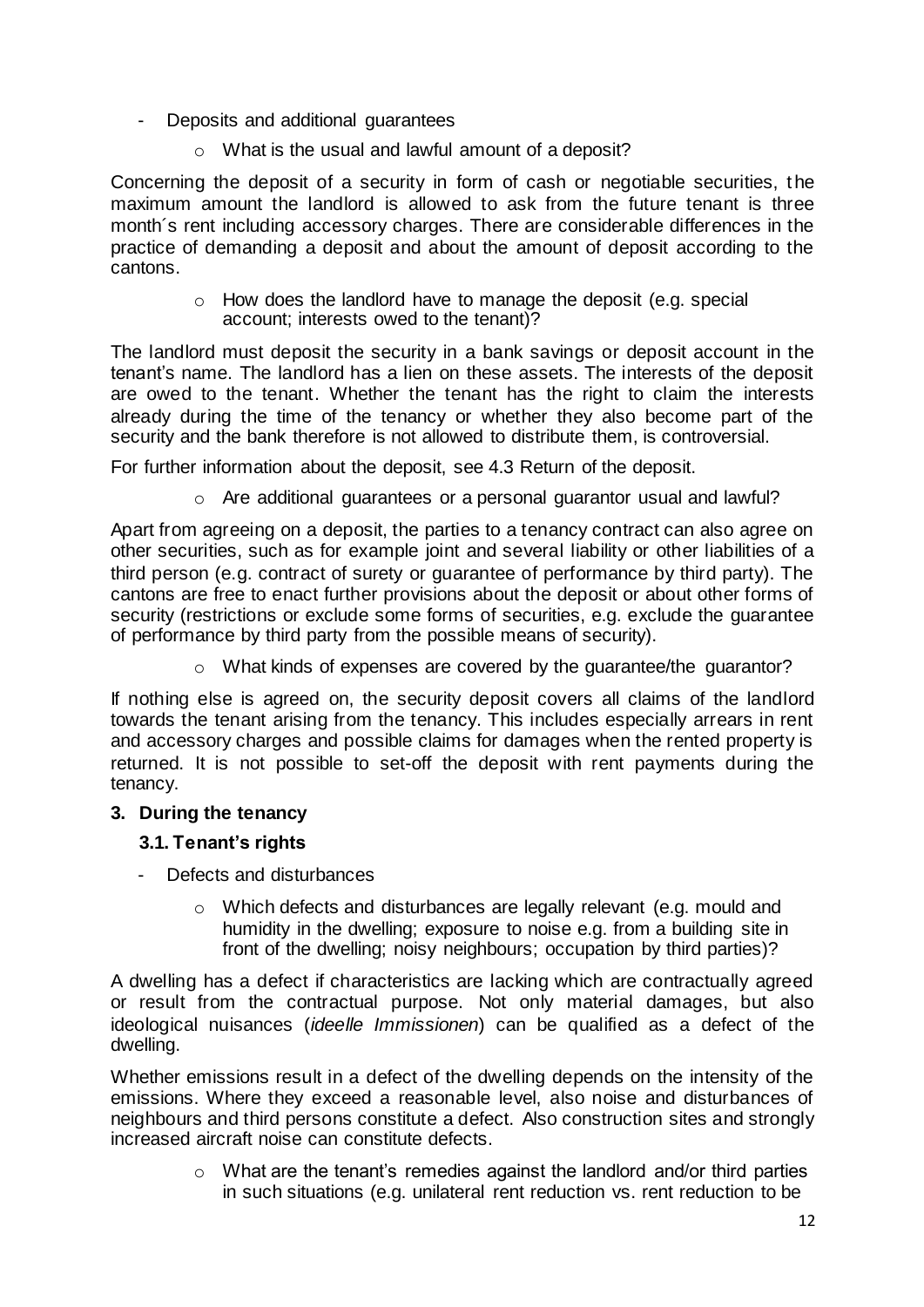allowed by court; damages; "right to cure" = the landlord's right to repair the defect; the tenant first repairs the defect and then claims the costs from the landlord)

Where a defect is attributable to the tenant or persons he is responsible for, he has no claims against the landlord. Concerning the defects not attributable to the tenant, there are three categories of defects which lead to different consequences:

- Minor defects: A defect is considered being 'minor', where its remedy is possible without specialized knowledge/expertise or tools which are usually not present in an average household. Additionally, repairing the defect has to cost less than (according to local custom) approximately CHF 150 (see above).
- Major defects: A defect is considered being 'major' if it is neither minor nor serious. A major defect could for example be defective household appliances such as the washing machine or the refrigerator, where the heating system fails for a short period of time or if the tenant cannot use important rooms of the dwelling (kitchen, bathroom, etc.) for a short period of time.
- Serious defects: A defect is serious if it renders the leased property unfit or significantly less fit for its designated use and it is objectively unreasonable for the tenant to use the leased premises. Also, a serious defect occurs if the health of the tenant or his family is endangered. However, where a defect can be remedied easily and without high expenses, it is generally not considered a serious defect. A serious defect could for example be where it is not possible for the tenant to use important rooms of the dwelling for more than just a short period of time, where the heating is constantly insufficient or in case of dampness and standing water. Also ideological nuisances can lead to serious defects, for example where a massage parlour is operated in the same building.

The tenant has to remedy minor defects himself and at his own expense. For major and serious defects generally the landlord is obliged to do the remedy. The tenant has to inform the landlord about defects (already existing or about to occur) which he does not have to remedy himself. If the tenant fails to do so, he is liable towards the landlord for any loss or damage incurred as a result of the failure or delay of notification. The tenant however does not lose his defect rights towards the landlord. The tenant may demand that the landlord remedies the defect within a reasonable time. If he fails to do so, the tenant has the following options:

- Self-help: Where a *major* defect occurs, the tenant may arrange for the defect to be remedied at the landlord's expense. Where a *serious* defect occurs the tenant is not entitled to self-help, however, he may obtain judicial authority to do so.
- In case of *serious* defect, the tenant has the right to terminate the lease with immediate effect and claim damages.

In case of major defects as well as in case of serious defects, the tenant also has the following options:

 Proportionate reduction of the rent: The tenant has to inform the landlord of his intention to reduce the rent and of the extent of the demanded reduction. If the landlord does not accept the reduction, the tenant may request it before the conciliation authority. It is not advisable to simply pay less rent without acknowledgement by the landlord or court decision, since, if the reduction turns out to be unjustified or too extensive, the landlord may terminate the contract because of arrears of payment. Where the tenant pays the full rent until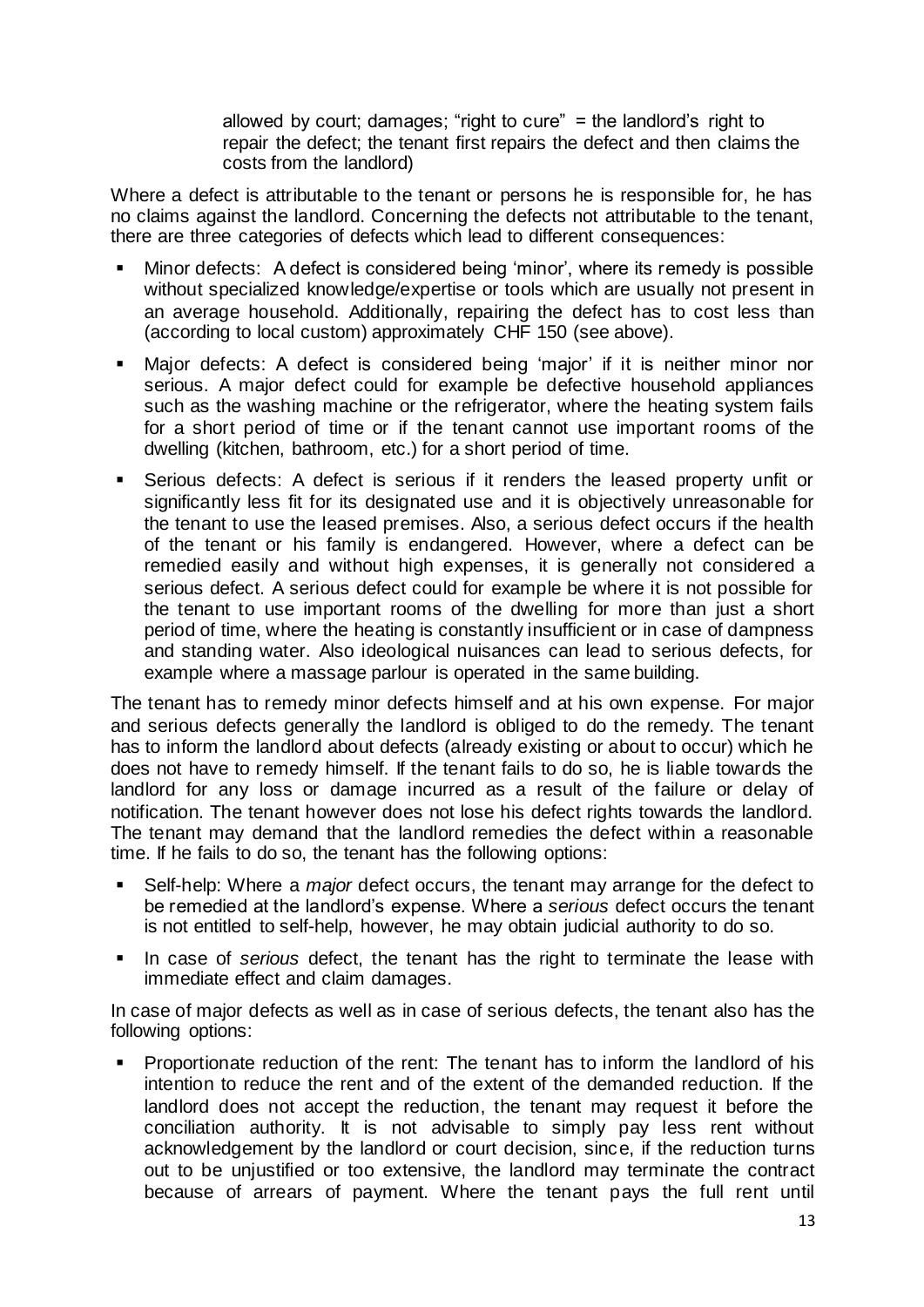acknowledgment of the landlord or court order, he may reclaim the amount paid too much.

- Damages: The landlord is liable for damages the defect has caused to the tenant, unless he can prove that he was not at fault.
- Deposition of the rent: If the landlord does not remedy a defect, the deposition of the rent can be used as leverage. The rent has to be deposited with an office designated by the canton, after the tenant had set the landlord an appropriate time limit to remedy the defect in writing and warned him about the deposition of the rent. The deposition then has to be notified to the landlord, also in writing. Once the rent is paid to the depository, it is deemed duly paid. The tenant has to bring claims against the landlord (i.e. the remedy of the defect) before the conciliation authority within thirty days of the due date for the first rent payment paid into deposit.
- Assumption of litigation: If a third party claims a right over the object that is incompatible with the rights of the tenant, the landlord is obliged to assume responsibility for litigation on notification of the tenant.
	- Repairs of the dwelling
		- o Which kinds of repairs is the landlord obliged to carry out?

All defects which are not attributable to the tenant (or persons he is responsible for) and which are not 'minor' defects (see above).

> $\circ$  Does a tenant have the right to make repairs at his own expense and then deduct the repair costs from the rent payment?

If the landlord is informed about the damage but fails to remedy it, in case of major defects the tenant has the right to self-help (see above). However, since the tenant is not allowed to self-help in case of serious defects, it is advisable not to do so in case of high costs and where it is unclear whether the defect is major or serious.

- Alterations of the dwelling  $-$  Is the tenant allowed to make other changes to the dwelling?
	- o In particular, adaptations for disability (e.g. building an elevator, ensuring access for wheelchairs etc)

In general, the tenant has to return the apartment at the end of the lease in a condition as it was at the beginning of the lease, taking into account the normal wear and tear. The tenant is allowed to make changes which do not intervene in the substance of the dwelling and can be reversed at the end of the lease without the consent of the landlord. Where changes to the dwelling intervene in the substance of the building, written consent of the landlord is needed. Once this consent is given and unless otherwise stipulated, the landlord may not request the restoration of the object to its previous condition.

o Affixing antennas and dishes

This is controversial. In any case, where intervening in the substance of the building is necessary (for example when fixing an antenna or dish at the house front) these installations are subject to approval by the landlord. Where, on the other hand, antennas or dishes are installed on a balcony, without intervening with the substance of the building and without towering above the balcony railing, no consent of the landlord is needed.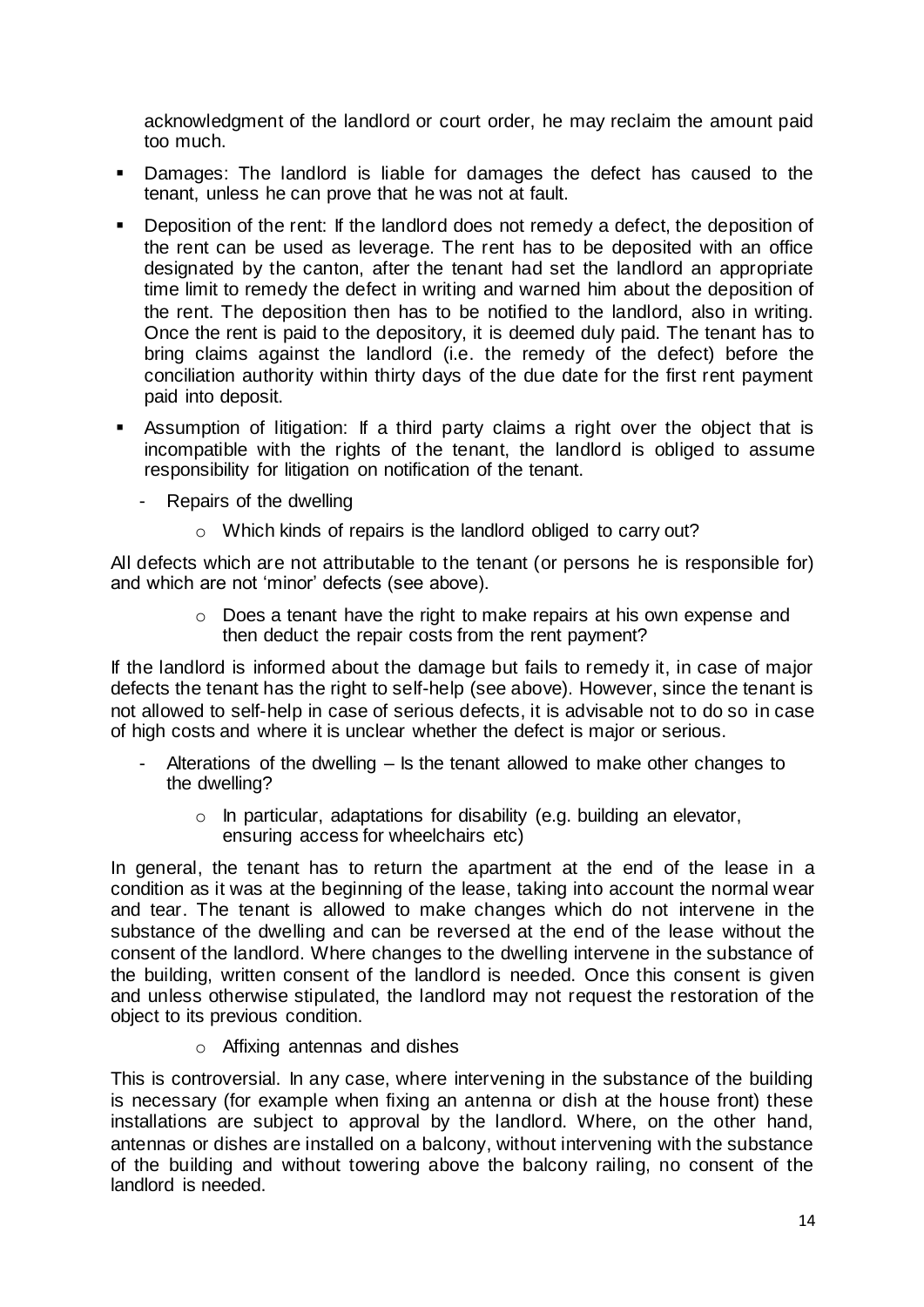o Repainting and drilling the walls (to hang pictures etc)

Since repainting does not intervene with the substance of the building and can be restored at the end of the lease without damaging the dwelling, no approval of the landlord is needed.

Normal wear and tear does not have to be remedied by the tenant. Marks of pictures on a wall, but not yellowed walls because of smoking are normal wear and tear. Dowel holes can be made without consent of the landlord but have to be filled by the tenant at the end of the lease.

- Uses of the dwelling Are the following uses allowed or prohibited?
	- o Keeping domestic animals

If nothing is stipulated in the tenancy contract, the tenant is generally allowed to keep animals in the dwelling, within reasonable limits (for example dogs, cats and the like and not in an unreasonable number). Whether a landlord can lawfully prohibit keeping animals in the contract, without significant reasons, is controversial. The landlord may however not prohibit small animals held in cages (such as guinea pigs, hamsters, budgerigars and canary birds), as long as they are not held in large numbers and give no reason to complain.

o Producing smells

The tenant is expected to avoid unnecessary emissions, depending on the specific circumstances. The tenant generally has to use the dwelling with due care and show due consideration for others who share the building and for neighbours. Otherwise the landlord may terminate the contract extraordinarily.

The landlord cannot generally prohibit smoking inside of the dwelling, however, it is inadmissible to the intensity where the smoke changes the colour of the walls or where other tenants are affected by the smell.

o Receiving guests over night

The landlord cannot prohibit the tenant to receiving guests.

o Fixing pamphlets outside

As part of the freedom of expression, a tenant may fix pamphlets outside on the dwelling. The content and the form however have to comply with the building regulations and other rules of public law (such as for example the protection of peace and order).

o Small-scale commercial activity

If the dwelling is rented out as residential premises and the tenant changes the use of the dwelling, this constitutes a breach of contract which allows the landlord to terminate the tenancy extraordinarily. However, under the following circumstances it is possible that a person living in an apartment uses for example one room as an office: where no changes of the apartment have to be made, where there are no additional emissions such as additional noise or customers frequenting the dwelling and where the apartment is not used excessively.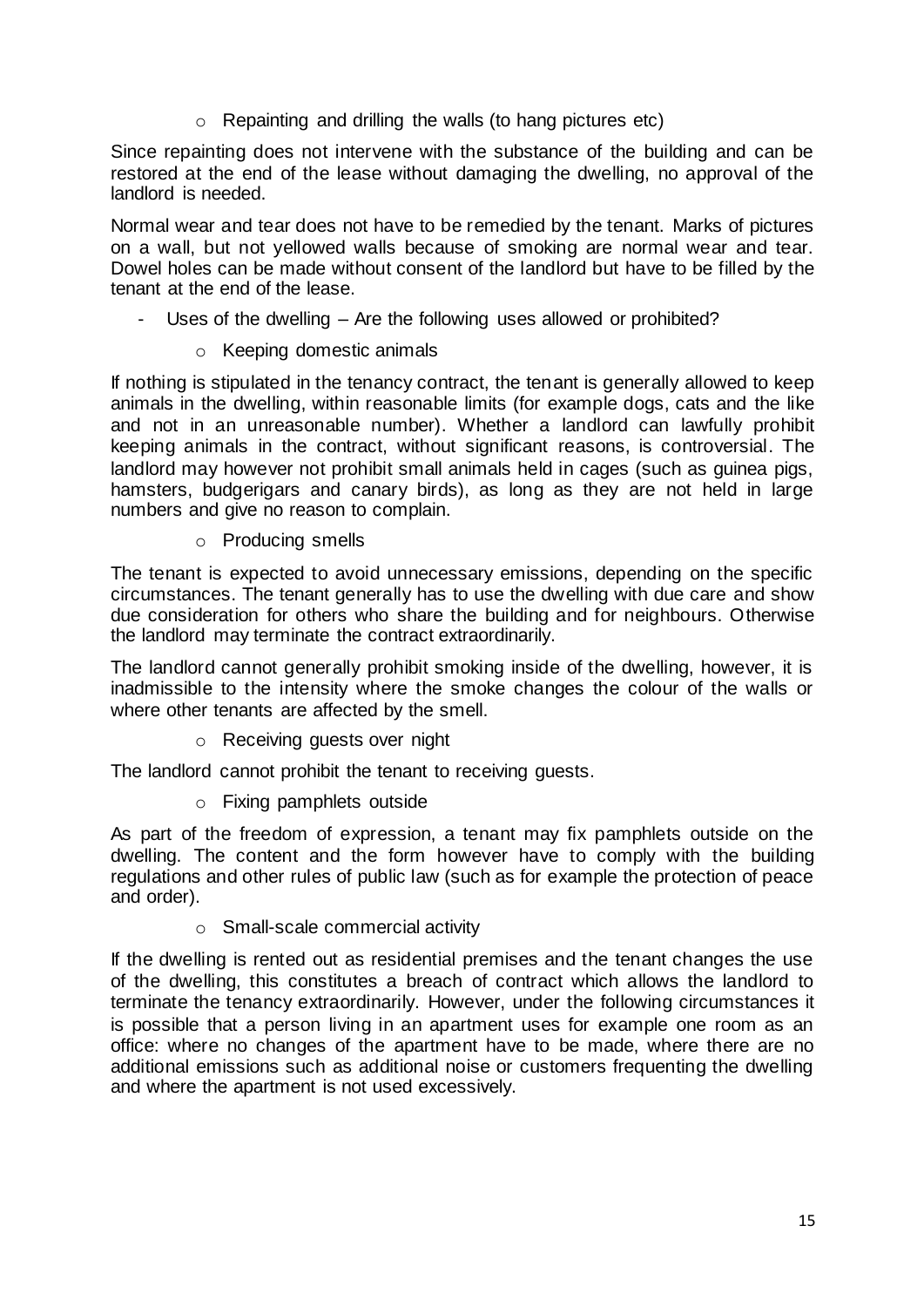# <span id="page-15-0"></span>**3.2. Landlord's rights**

Is there any form of rent control (restrictions of the rent a landlord may charge)?

In general, the parties are free to agree on any amount of rent. However, the initial rent (and also rent increases, see below) are reviewable on initiative of the tenant. The tenant may challenge the initial rent as unfair and request a reduction of the rent, if one of the following two situations is given:

- Emergency situation (*Notlage*): The tenant felt compelled to conclude the contract on account of personal or family hardship (such as for example a tenant who needs a new apartment because his family grows or because the previous tenancy contract was terminated by the landlord) or by reason of the conditions prevailing on the local market for residential premises (such conditions are considered given where the vacancy rate of residential premises is less than 1.5% of the rental stock).
- The current rent is significantly higher than the one the last tenant paid: A rent increase is considered significant where it is at least ten percent higher than the previous rent. In some cantons, the rent of the previous tenancy must be indicated by the landlord on a special form. In other cantons, the landlord has to give this information on request of the tenant.

Where one of these conditions is given, the tenant has the right to challenge the rent within thirty days of taking possession of the property before the conciliation authority (if he does not act within these thirty days, he is considered to having accepted the rent).

Whether indeed a reduction of the rent is granted or not, now depends on whether the rent is considered being 'unfair'. A rent is unfair where it grants an excessive income for the landlord: The rate of return is considered reasonable (and not yet excessive) where the net return exceeds the reference mortgage rate by up to 0.5%. Where the calculation of the net return of a property is based on a clearly excessive sale price, a rent not resulting in an excessive income may still be unfair. The law states situations in which rents are in general not held to be unfair (although these presumptions are rebuttable): A rent is in general not unfair, where it falls within the range of rents customary in the locality or district or, in case of a recently constructed property, where rents do not exceed the range of gross pre-tax yield required to cover costs.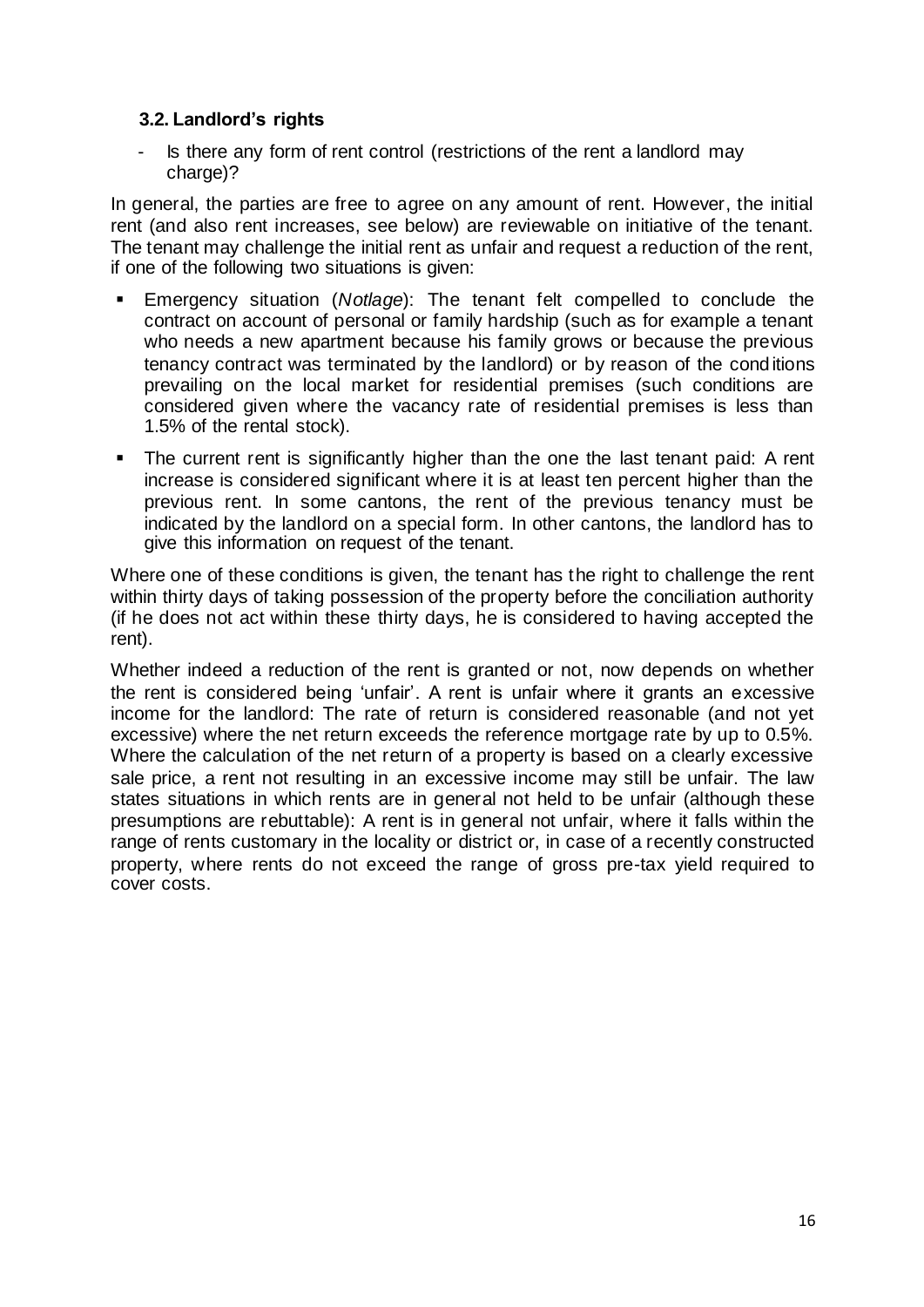- Rent and the implementation of rent increases
	- $\circ$  When is a rent increase legal and what is the procedure to be followed for rent increases? To what extent can the tenant object to a rent increase?
	- o When is a rent increase legal? In particular:
		- Are there restrictions on how many times the rent may be increased in a certain period?
		- Is there a possible cap or ceiling (fixed by statute or jurisprudence) which determines the maximum rent that may be charges lawfully?
	- o What is the procedure to be followed for rent increases? To what extent can the tenant object to a rent increase?

The landlord is generally free to increase the rent as of the next possible date for giving notice, using a form approved by the canton and giving reasons for the rent increase. Where the landlord does not comply with these formal requirements, the rent increase is void. The rent-increase is also void where it is accompanied by notice of termination or threat of termination. A rent increase is not possible in timelimited contracts. The landlord has to notify the rent increase to the tenant at least ten days before the beginning of the notice period for termination, in order to give the tenant time to consider whether he wants to terminate the lease rather than accepting the higher rent (or challenge the rent increase).

If the rent increase is formally valid, the tenant may challenge it as unfair within thirty days of receiving notice of it. If the tenant does not challenge the rent increase, it is considered accepted.

A rent increase is not considered unfair:

- Where it is justified by increases in costs, especially increases of the reference mortgage rate (independently form the actual level of debt financing) or other costs, such as fees, taxes, insurance premiums, maintenance costs, etc.
- Where it is justified by additional services provided by the landlord, as for example value-adding investments as well as enlargements of the rented property and additional accessory charges. This can for example be an upgrading of the energy performance of the dwelling, the employment of a caretaker or renovation measures exceeding the costs for restoration or maintenance work for keeping the dwelling in its original state.
- Where it serves to balance out a rent decrease previously granted, set out in a payment plan and made known to the tenant in advance.
- Where it serves merely to balance out the inflation on the risk capital. Independently from the actual percentage of the risk capital in the total investment costs, the landlord can increase the rent to the extent of up to forty percent of the increase of the Swiss Consumer Price Index.

A rent increase that is not unfair according to these criteria, might still be considered unfair and therefore unlawful, where it grants an excessive income for the landlord or where it exceeds the range of rents customary in the locality or district or, in case of a recently constructed property, where rents exceed the range of gross pre-tax yield required to cover costs (see above).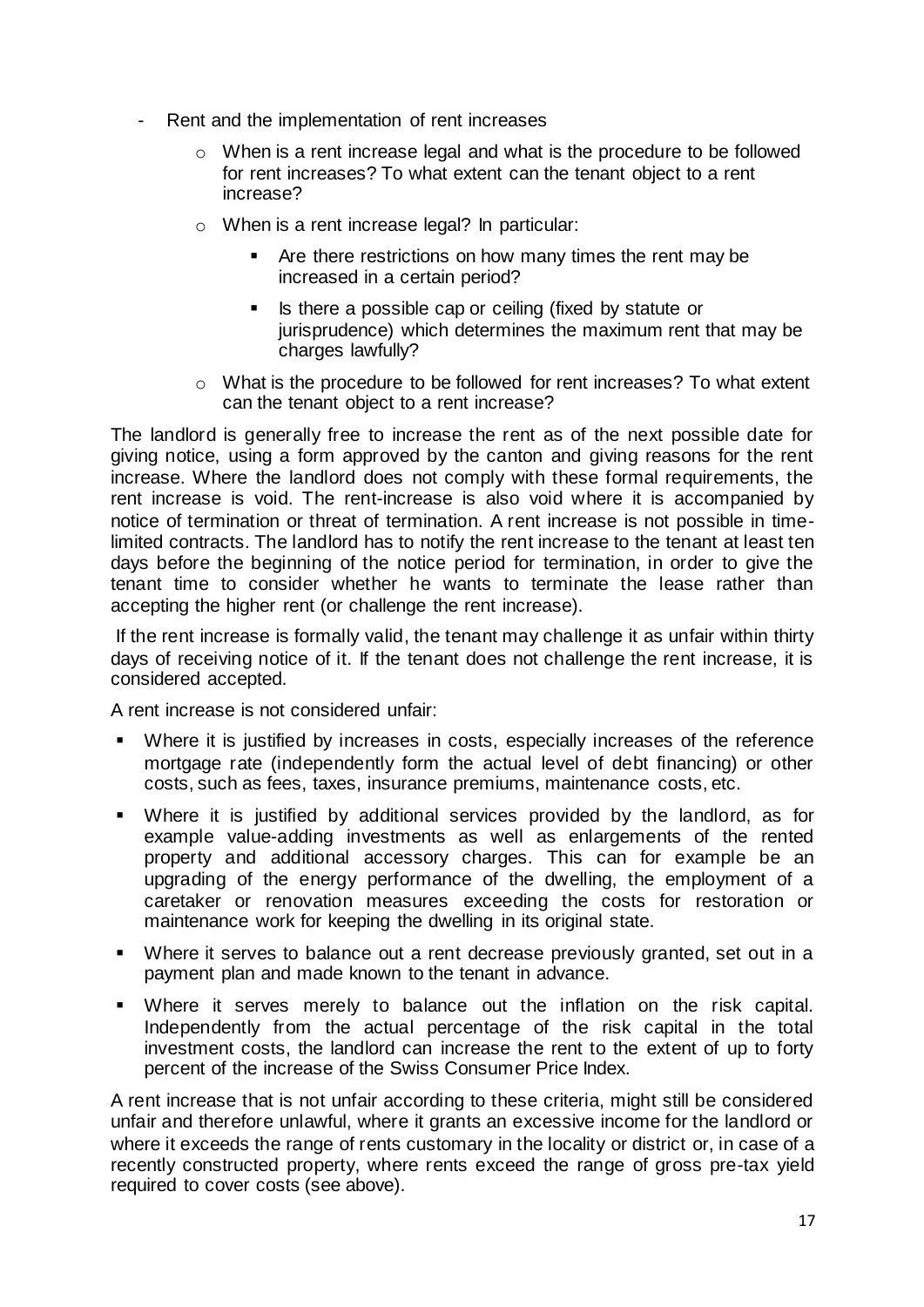- Entering the premises and related issues
	- o Under what conditions may the landlord enter the premises?
	- o Is the landlord allowed to keep a set of keys to the rented apartment?

In general, the tenant has an exclusive right to use of the dwelling and the landlord is not allowed to enter the premises or keep a set of keys without consent of the tenant. If the landlord enters the premises without consent of the tenant, this can be a criminal offence, same as it is for other, third people (unlawful entry).

The tenant must however tolerate works intended to remedy defects or to repair or prevent damage, such as maintenance work which is usually considered as necessary to prevent deterioration of the condition of the property. The maintenance work does not have to be urgent. The tenant also has to permit the landlord to inspect the object for maintenance, sale or future renting. The landlord has to inform the tenant of works and inspections in good time (in general, the less urgent and the more considerable the maintenance work – the longer the notification period). If the tenant refuses without justification to accept works and inspections the landlord is entitled to, the landlord has to take legal action. He is only entitled to self-help in emergency situations and when assistance of the authorities could not have been obtained in good time. The tenant is liable in case of damages because of unjustified refusal of tolerating works or inspections and according to the circumstances this could also give the landlord a right to give extraordinary notice of termination.

> o Can the landlord legally lock a tenant out of the rented premises, e.g. for not paying rent?

The exclusive right to use the dwelling of the tenant ends only with the vacation of the property. The landlord is therefore not allowed to lock a tenant out of the rented premises. If the tenant will not leave the dwelling at the end of the lease, the landlord needs to take legal proceedings to achieve an eviction.

> $\circ$  Can the landlord legally take or seize a tenant's personal property in the rented dwelling, in particular in the case of rent arrears?

Where the lease of residential premises is concerned, the landlord has no such right. The landlord only has this possibility where commercial premises are concerned.

#### <span id="page-17-1"></span><span id="page-17-0"></span>**4. Ending the tenancy**

#### **4.1. Termination by the tenant**

- Open ended contract (if existing): under what conditions and in what form may the tenant terminate the tenancy?

The tenant may terminate a rental contract of indefinite duration by observing formal requirements and the notice periods and termination dates. He does not have to give reason for the termination.

Formal requirements: The tenant must give the notice to terminate the rental contract in writing. Where the leased property serves as the family residence, one spouse (or registered partner) may only terminate the lease with the express consent of the other, even if the spouse (or registered partner) is not a party to the contract. If the formal requirements are not met, the notice of termination is void.

Notice periods and termination dates: The legally prescribed notice period for residential premises is three months. This provision may only be derogated only towards a longer notice period. The termination dates can be chosen by the parties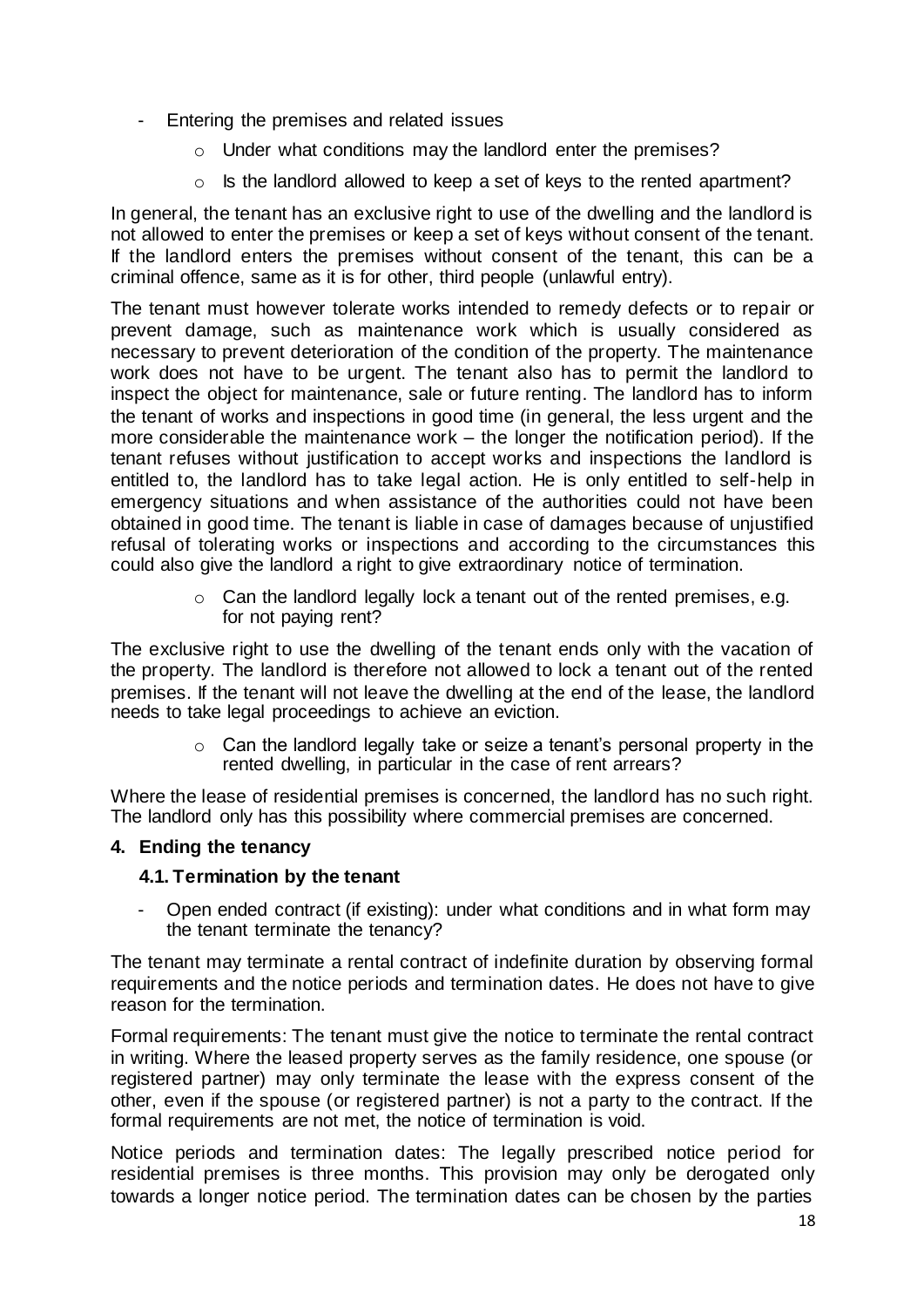to the contract. If no dates are fixed in the contract, they are determined either by local custom or, in absence of local custom, exist always at the end of a three-month period of the lease. Termination dates according to local custom are quite different within Switzerland: In some cantons and municipalities, only few dates are customary (e.g. in Zurich end of March and end of September, in the city of Berne end of April and end of October), in some cantons no customary dates exist (e.g. in the canton Geneva) and in some cantons customary dates of termination exist at the end of every month except end of December (Termination dates of different localities are available at [http://www.mieterverband.ch/be\\_schlicht\\_behoerde.0.html\)](http://www.mieterverband.ch/be_schlicht_behoerde.0.html). The notice period starts from the moment the landlord receives the notice of termination. Where a notice period or termination date is not observed, the termination will be effective as of the next termination date.

For *furnished rooms* the lease can be terminated by giving two weeks' notice expiring at the end of a one-month period of the lease.

Under what circumstances may a tenant terminate a tenancy before the end of the rental term (e.g. unbearable neighbours; bad state of dwelling; moving for professional reasons)?

The tenant may terminate a time-limited or open ended rental contract extraordinarily, before the agreed date, under certain circumstances. The same formal requirements as for an ordinary termination also have to be respected for an extraordinary termination (written form and specificities concerning a family residence, see above).

The tenant may give extraordinary termination for the following reasons and under the following circumstances:

- Where the performance of the contract during the time until an ordinary notice of termination would come into effect becomes unconscionable for the tenant for *good cause*. In this case the tenant may terminate the contract with observance of the legally prescribed notice expiring (three months or two weeks for furnished rooms) at any time (without respecting termination dates). A good cause would for example be: lack of money through no fault of the tenant because of nonpayment of alimonies by the ex-husband, a medical condition like anxiety after a burglary or personal differences between the parties. In practice, in times of housing shortage this possibility is rarely used, since it is also possible to end the contract prematurely by providing a new tenant (see below).
- Where the *tenant dies*, the rental contract is transferred to his heirs. These have the possibility to give notice of termination on the next statutory termination date with the statutory notice period (see above).
- Where the *landlord fails to remedy a serious defect* (a defect which renders the rented property unfit or significantly less fit for its designated use, see above) within a reasonable time after getting to know about the defect. In this case, the tenant may terminate the contract with immediate effect, without respecting termination dates and notice periods.
	- May the tenant leave before the end of the rental term if he or she finds a suitable replacement tenant?

Yes. The suitable replacement tenant has to be willing to take over the contract under the same terms and conditions as the current tenant and has to be solvent and acceptable to the landlord. Where the proposed tenant is solvent and willing to take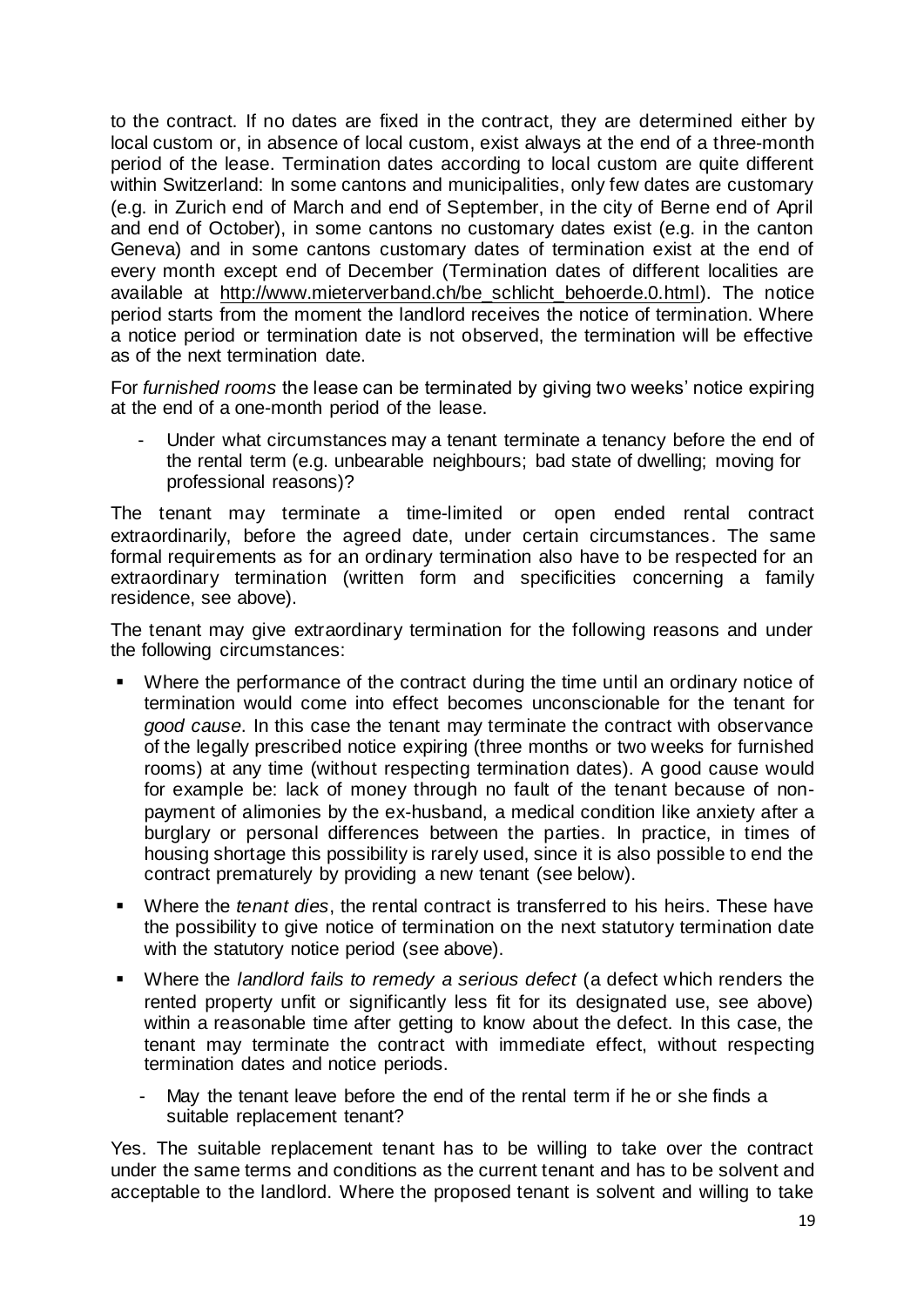over the contract to the same conditions, there are only few reasons why the landlord could refuse to release the current tenant from his obligations, in particular were the landlord would suffer major disadvantages (for example if the proposed tenant has a considerably larger family or if there is animosity between the landlord and the proposed tenant). The landlord is not obliged to contract with a suitable proposed new tenant, but has to release the previous tenant from the contractual obligations. The tenant has to give the landlord enough time to check on the proposed tenant (especially concerning the solvency) before being released from the contract. For the French-speaking part of Switzerland, the frame lease agreement 'Contrat Cadre Romand' specifies the modalities for presenting a new tenant to the landlord.

The tenant only has to present one suitable new tenant. Also in the tenancy contract it cannot be prescribed that the tenant has to present more than one suitable tenant. It is however advisable to present more than one potential tenant, in case one of them does not fulfil the criteria of solvency or is not acceptable to the landlord.

## <span id="page-19-0"></span>**4.2. Termination by the landlord**

- Open ended contract (if existing): under what conditions and in what form may the landlord terminate the tenancy (=eviction) (e.g. the landlord needs the house for himself or wants to renovate and use it differently in the future)?

The landlord of an open ended lease has the possibility to give ordinary or extraordinary notice of termination. The landlord of a time-limited lease only has the possibility to give extraordinary termination.

Formal requirements: The landlord must give notice of termination using a form approved by the canton which informs the tenant of his right to request from the landlord to state the reasons for the termination and gives information on how the tenant must proceed if he wishes to challenge the termination or apply for an extension of the lease. The notice of termination has to be sent to the tenant as well as his spouse or registered partner where the premises serve as family residence. Where the landlord gives extraordinary notice, he has to make clear that it is not an ordinary notice and indicate the circumstances which led to the extraordinary notice. If the formal requirements are not met, the notice of termination is void.

#### Ordinary termination

The landlord can terminate the lease of indefinite duration by observing formal requirements and the contractual or statutory notice periods and termination dates (see above – Termination by the tenant). The tenant has the possibility to challenge a wrongful termination (see below).

In principle, the landlord can terminate the lease without explanation. If the formal requirements are met, the termination of the lease comes into effect, unless the tenant challenges it within thirty days of receiving the notice. Unchallenged, the termination of the lease even comes into effect if it contravenes the principle prohibiting the abuse of rights (*Rechtsmissbrauchsverbot*).The notice is open to challenge if it contravenes the principle of good faith (see below). In order to being able to judge whether he should challenge the notice or not, the tenant can request the landlord to state the reasons for giving notice.

The landlord may give ordinary notice of termination where he needs the dwelling for himself or wants to renovate and use it differently in the future.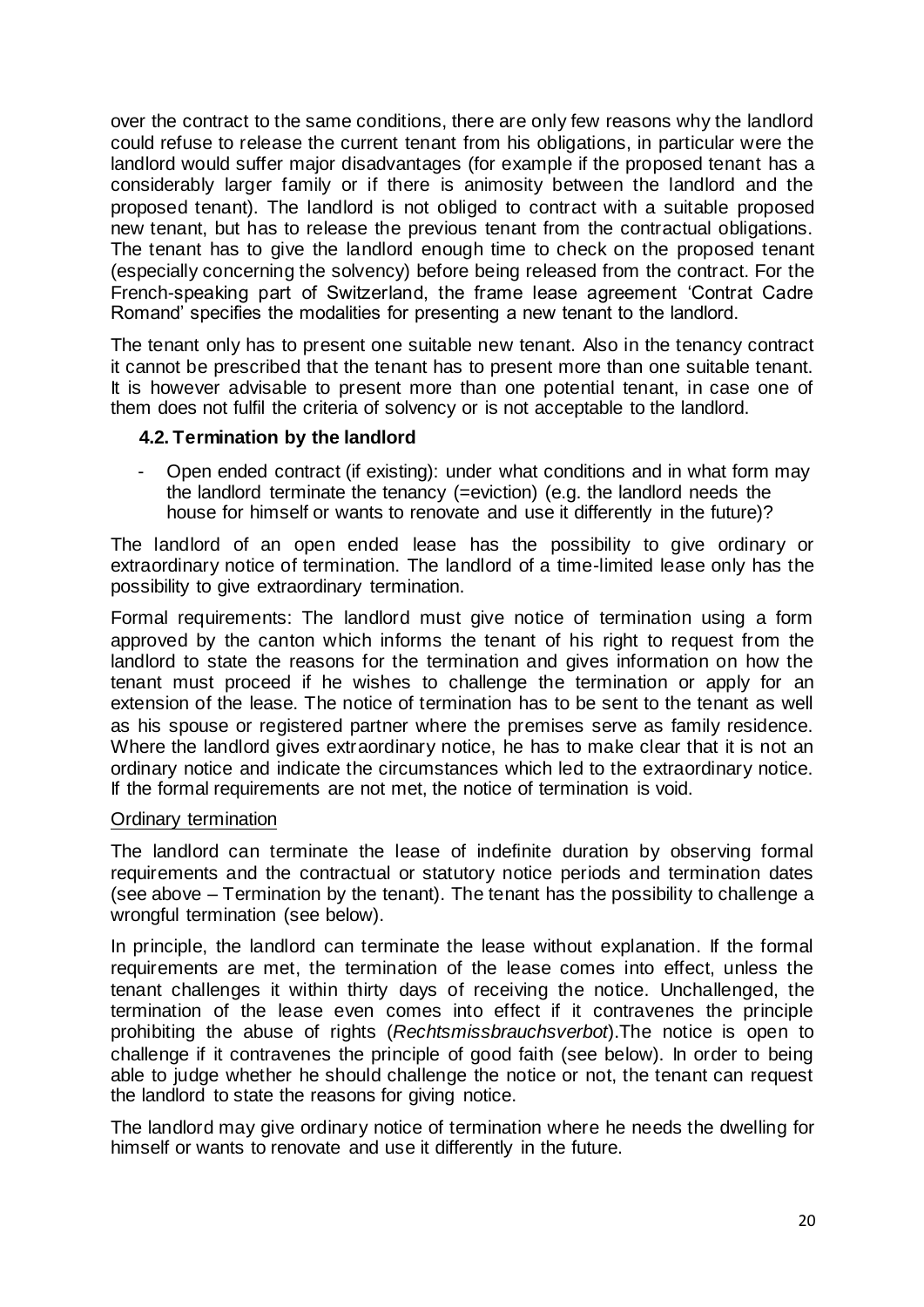#### Extraordinary termination

In the following cases, the landlord has the possibility to give extraordinary notice of termination:

- Where the performance of the contract during the time until an ordinary notice of termination would come into effect, becomes unconscionable for the landlord for *good cause,* he may terminate the contract extraordinarily with observance of the legally prescribed notice period (three months or two weeks for furnished rooms) at any time (without respecting termination dates). A good cause would for example be: severe economic crisis, sickness or invalidity of the landlord, financial ruin or changes in family circumstances. Also the conduct of the tenant can give reason for the landlord to terminate the contract for good cause, such as for example where the tenant issues death threats against the landlord or in case of repeated reprimanded breaches of the contract by the tenant, whereas each breach by itself does not justify another type of extraordinary termination of the contract.
- Where the *tenant becomes bankrupt*, the landlord may call for security for future rent payments in the amount of the rent and accessory charges until the next possible date of termination of an open ended contract or until the end of a timelimited contract. If the tenant does not furnish security within an appropriate timelimit set by the landlord, the landlord may terminate the contract with immediate effect.
- Where the *tenant is in arrears* with payments of rent or accessory charges, the landlord has the right to terminate the contract extraordinarily, after complying with the following two requirements: First, he has to set the tenant a time limit for payment of at least thirty days and threaten with giving notice in case of nonpayment. Second, if the tenant does not pay within this time limit, the landlord may terminate the contract with notice period of at least thirty days on the last day of a calendar month. If the arrears are only marginal (*Bagatellbeträge*), a termination can be disproportionate and entitle to challenge the notice.
- The tenant (and his subtenants, family members, ancillary staff and other occupants) must use the dwelling with all due *care* and must show due *consideration* for others who share the building and for neighbours. If the tenant does not act according to these principles and the breach of duty reaches a certain degree of seriousness, the landlord may send him a written warning. If the tenant then continues to act in breach of his duty of care and consideration such that continuation of the lease becomes unconscionable for the landlord or other persons sharing the building, he may terminate the contract with a notice of at least thirty days ending on the last day of a calendar month. The obligation to use the dwelling with all due care also includes the obligation to use the dwelling in accordance with the contract in general. Residential premises for example cannot be converted into business premises without the consent of the landlord. Other reasons allowing the landlord to terminate the contract would for example be: the dwelling is overcrowded, the tenant sublets the apartment although the landlord did not consent and would have had the right to refuse his consent (see 2.2 – Subletting), the tenant threatens other tenants, in case of repeated night disturbances or where the tenant refuses to tolerate works and renovations the landlord is entitled to do. A termination without warning and with immediate effect is possible if the tenant intentionally causes serious damage to the property or intentionally causes serious physical harm to the landlord or neighbours.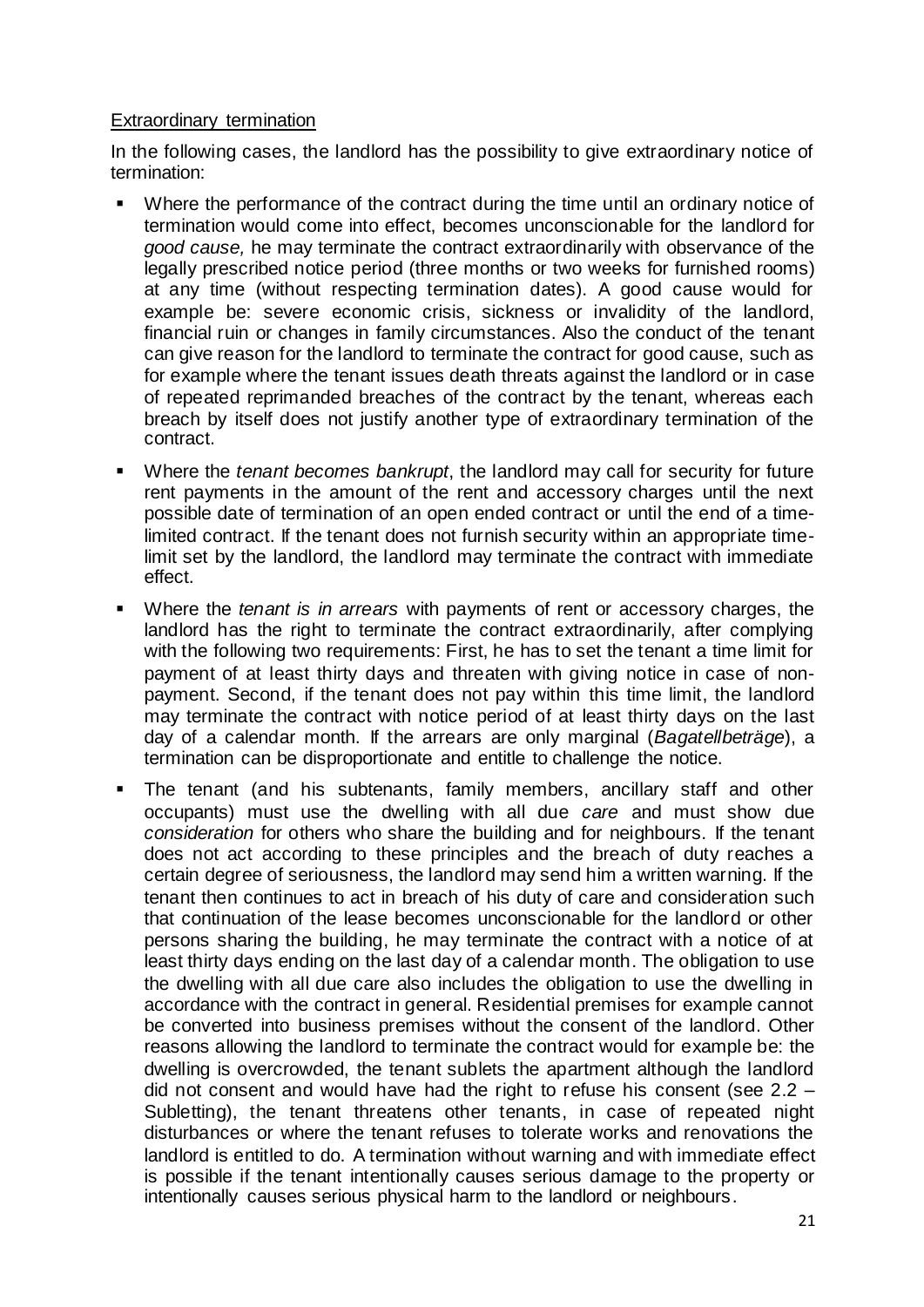- Where the ownership of a property changes, the lease passes to the acquirer together with the ownership of the object. A change of ownership in the sense of the law includes purchase, exchange, donation, etc. as well as dispossession in debt collection or bankruptcy proceedings. Also, where a limited right in rem tantamount to a change of ownership is granted to a third party (for example a right of usufruct of the property or a building right) the same provisions are applicable. The new owner of the property has the possibility to terminate the contract extraordinarily if he claims an urgent need of the premises for himself, close relatives or in-laws. He can terminate the lease as of the next legally admissible termination date with the legal notice period. If the new landlord does not make use of this next legally admissible termination date, he loses the right to extraordinary termination. An urgent need is given if it is not reasonable for economic or other reasons to renounce the use of the apartment rented out. If the new landlord terminates the lease sooner than was permitted under the old contract, the old landlord is liable toward the tenant for the economic consequences of the premature termination of the contract (for example rentdifference for an equivalent alternative to the previously rented apartment until the end or possible end of the previous contract, and also removal expenses). These provisions are not applicable in case of change of ownership through inheritance and compulsory purchase, which are subject to other regulations.
	- o Must the landlord resort to court?

No. Where the tenant accepts the notice, the landlord does not have to resort to court. Where the tenant challenges the notice or requests an extension of the lease, the *tenant* has to act and bring the matter before the conciliation authority.

Where the tenant refuses to leave the apartment after valid termination and after an eventual period of extension however, the landlord has to start an eviction procedure before the court.

o Are there any defences available for the tenant against an eviction?

The notice of termination by the landlord is open to challenge if it contravenes the principle of good faith. The tenant must bring the matter before the conciliation authority within thirty days of receiving the notice of termination. Where an ordinary notice of termination was given by the landlord and the tenant did not challenge it within this time-limit, the notice is valid even if it contravenes the principle of good faith fundamentally. Where an extraordinary termination of the lease was made by the landlord, where actually no reason was given, the notice is ineffective and not only challengeable.

#### The principle of good faith

The termination of a tenancy contract by the landlord is wrongful where there is no objective, serious and legitimate interest and the reasons stated are an obvious pretext, where the termination is purely vexatious or where it is contrary to the former conduct of the landlord. Wrongful termination can also be claimed where purpose and effect of the termination are in clear disproportion, for example in case of a termination because of construction works planned by the landlord, which are anyways not possible because of public law. Or where tenancy contracts were terminated because of renovation works which would not be considerably complicated or delayed with the tenant staying in the apartment.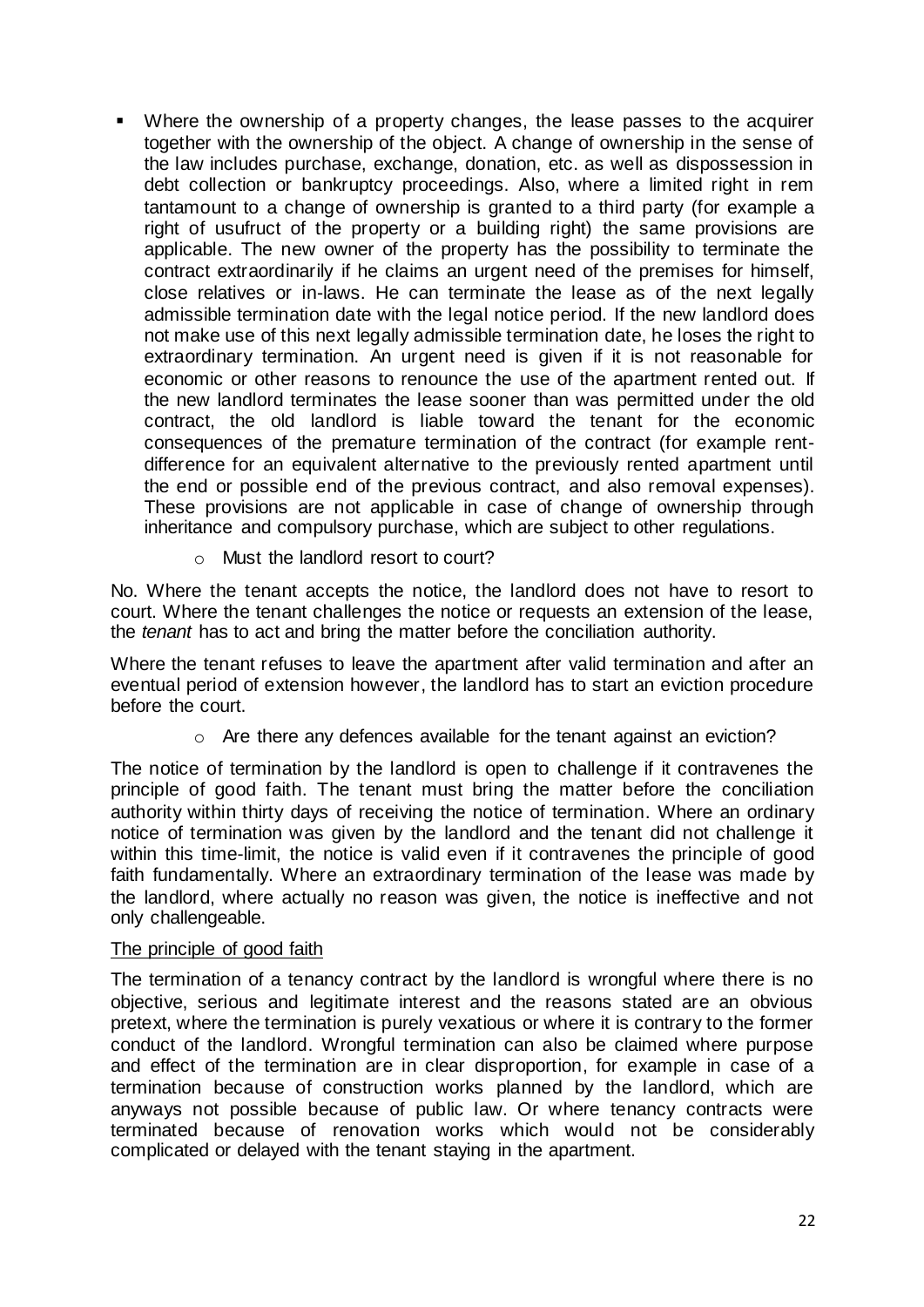The law states exemplary reasons of wrongful termination:

- Termination because the tenant is asserting claims arising under the lease in good faith, such as the right to sublet the apartment or claims arising from defects of the dwelling.
- Termination because the landlord wishes to impose a unilateral amendment of the lease to the tenant's detriment or to change the rent. This should give the tenant the possibility to negotiate with the landlord without pressure. Nevertheless, the landlord is allowed to terminate a tenancy contract for the purpose to rent the apartment out to a new tenant for a higher rent, provided this new rent cannot be achieved by rent increases in the existing tenancy but still is not unfair (see 3.2 Landlord's rights).
- **Termination for the sole purpose of inducing the tenant to purchase the leased** premises.
- Termination because of changes in the tenant's family circumstances, such as death, marriage, divorce or separation (also registered partnership), adding children, etc., which do not give rise to any significant disadvantage to the landlord, such as for example overcrowding.

The law also states restriction on giving notice for certain periods of time. If the notice is given during these periods of time, the tenant may challenge the notice: During conciliation or court proceedings in connection with the lease, unless the tenant initiated such proceedings in bad faith or within three years of the conclusion of conciliation or court proceedings in connection with the lease in which the landlord was either largely unsuccessful, or withdrew or considerably reduced his claim or action, or declined to bring the matter before the court, or reached a settlement or some other compromise with the tenant. This time-barrier is however not applicable if the notice of termination is given because the landlord urgently needs the property for his own use or that of family members or in-laws, because the tenant is in default on his payments, because the tenant is in serious breach of his duty of care and consideration, as a result of alienation of the leased premises, for good cause or because the tenant is bankrupt.

#### Extension of the lease

Where the termination of the lease would cause a degree of hardship for the tenant or his family that cannot be justified by the interests of the landlord, he may request an extension of the lease. An extension can be requested for open ended as well as for fixed-term contracts. The purpose of the extension of the lease is to give the tenant more time to find a new apartment.

The tenant must submit his request for an extension of the lease to the conciliation authority within thirty days of receiving the notice of termination. However, where the tenant challenged the termination and the competent authority rejects this request, the conciliation authority automatically examines whether an extension of the lease can be granted.

Up to two extensions can be granted, whereas the overall extension limit is four years. The parties are free to set an extension period by mutual agreement, whereby they are not bound by this maximum duration and the tenant may waive his right to request a second extension. The tenant may also waive his right to extension of the lease in general once the notice of termination has been given (but not before that).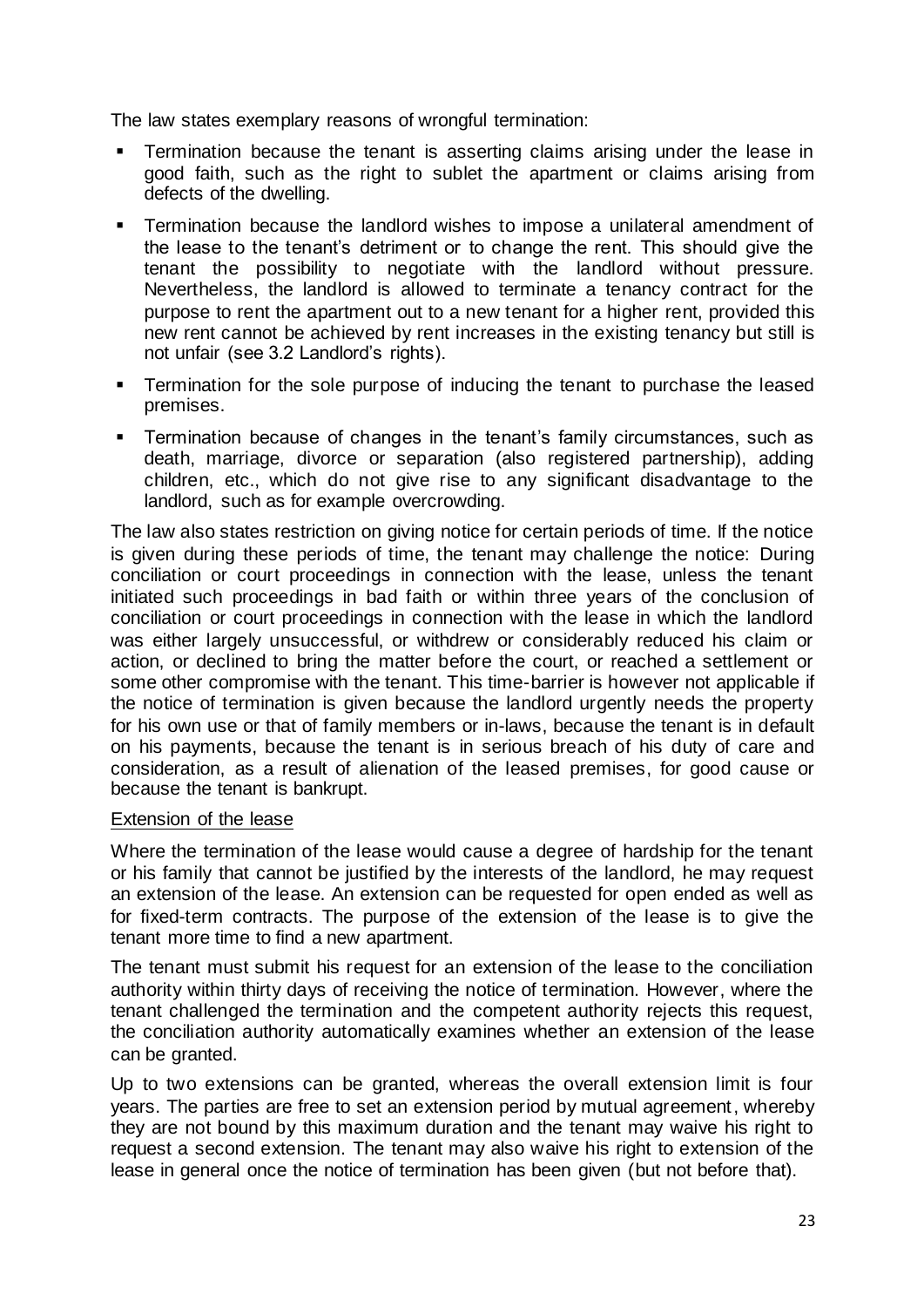During the extension period the tenant may terminate the lease by giving one month's notice at the end of a calendar month or, where the extension exceeds one year, by giving three months notice on a statutorily valid termination date.

No extension is granted, where ordinary or extraordinary notice of termination is given because the tenant is in default on his payments, because the tenant is in serious breach of his duty of care and consideration, because the tenant is bankrupt and fails to furnish security and where the lease is expressly concluded for a limited period until refurbishment or demolition works begin or the requisite planning permission is obtained. Generally, also no extension is granted where the landlord offers the tenant equivalent premises.

Deciding on an extension of the contract and about the duration of the extension, the conciliation authorities (and the courts) weigh the interests of landlord and tenant, especially according to the following criteria:

- Circumstances in which the lease was concluded and the terms of the lease (for example if already at the conclusion of the contract the tenant was aware of a possible need of the landlord to use the dwelling for himself or about a possible renovation of the building).
- **Duration of the lease. A very long, but also a very short duration of the lease can** lead to hardship for the tenant.
- Personal, family and financial circumstances of the parties and their conduct. A low income family is likely to have more difficulties in finding a new apartment which is affordable to them than a single person with high income. Also the age, health, situations such as forthcoming birth or divorce, the professional situation and also the nationality of the tenant have to be considered. Also breaches of contracts by the tenant (e.g. repeatedly delayed rent payments) have to be taken into account.
- Possible need of the landlord (and its urgency) to use the dwelling for himself, his family members or his in-laws.
- Conditions prevailing on the local market for residential premises. A low vacancy rate of dwellings is an indication for hardship.
- Upcoming renovation projects are to be taken into account on the side of the landlord. Only little weight is however given to purely economic interests of the landlord.

An important aspect that has to be considered is the effort of the tenant to find a new dwelling, since the purpose of the extension of the lease is to give the tenant more time to find a new apartment.

- Under what circumstances may the landlord terminate a tenancy before the end of the rental term?

A contract can be terminated by the landlord before the expiry of a time-limited contract – and, where open ended contracts are concerned, with a shorter notice period – *extraordinarily*, for the reasons stated above.

o Are there any defences available for the tenant in that case?

See above, the notice of termination is challengeable where it contravenes the principle of good faith. Where an extraordinary termination of the lease was made by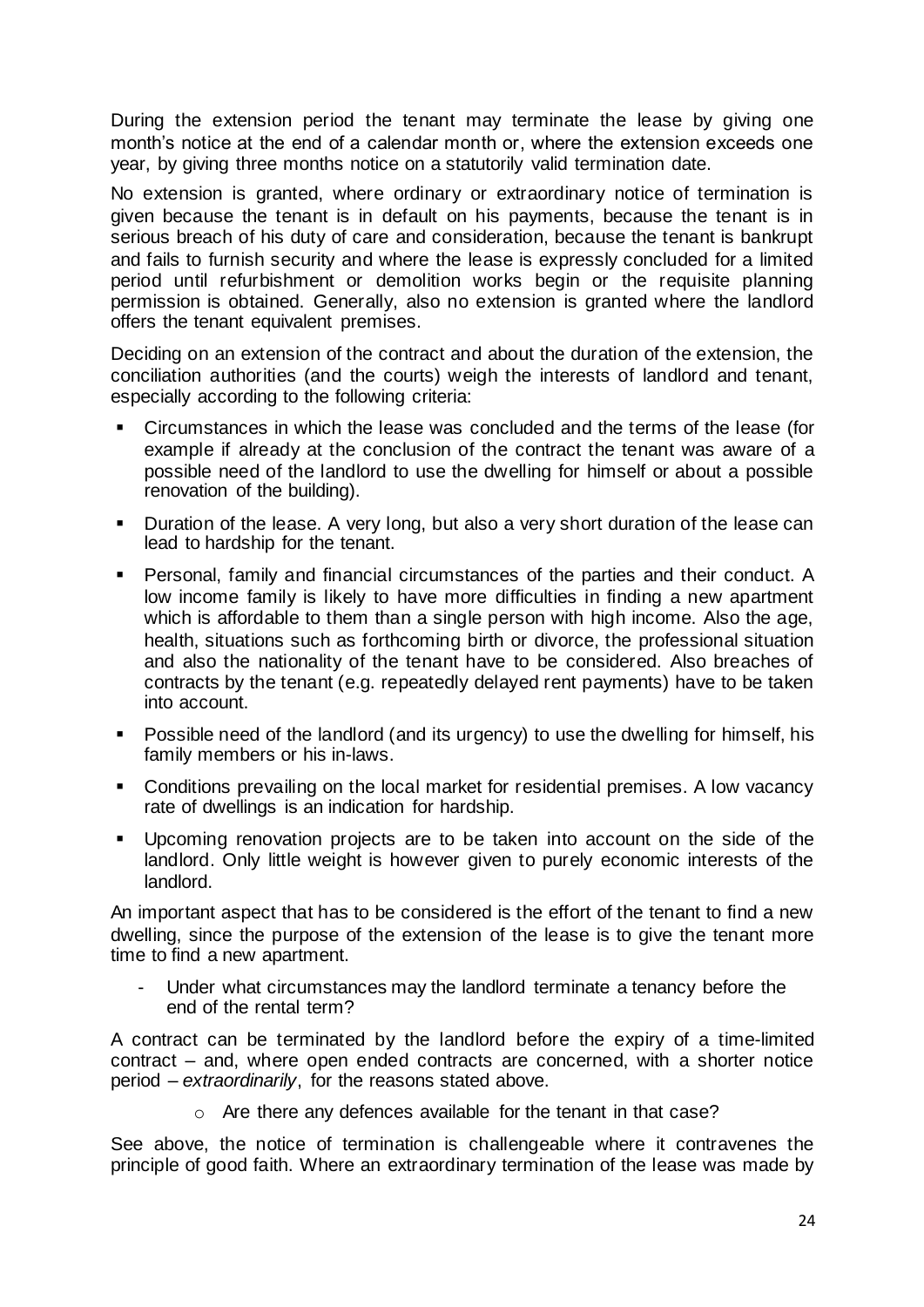the landlord, where in fact no reason was given, the notice is ineffective and not only challengeable.

- What happens if the tenant does not leave after the regular end of the tenancy or does not hand in (all) the keys of the dwelling?

In this case the landlord needs to take legal proceedings to achieve an eviction, he is not entitled to self-help. In clear cases the landlord can address the court directly, in all other cases, an attempt at conciliation is needed (see 4.4 Adjudicating a dispute).

#### <span id="page-24-0"></span>**4.3. Return of the deposit**

- Within what timeframe and under what conditions does the landlord have to return the tenant's security deposit?

For one year following the end of the lease, the bank may release the security (to the tenant or the landlord) only with the consent of both parties or in compliance with a final payment order or final decision of the court. If, after this one-year period, no claim has been brought against the tenant by the landlord, the tenant may request that the security be returned to him without consent of the landlord or final payment order/decision of the court.

In general, the landlord has to allow the bank to refunding the deposit to the tenant immediately after the end of the tenancy if no rent arrears exist or damages are caused to the dwelling. If he does not do so and the tenant does not want to or cannot wait the expiry of the one-year period, the tenant is advised to demand the consent of the landlord by registered letter before bringing the matter before the conciliation authority in order to reach a court decision.

- What deductions can the landlord make form the security deposit?
	- $\circ$  In the case of a furnished dwelling: may the landlord make a deduction for damages due to the ordinary use of furniture?

If nothing else is agreed on, the security deposit covers all claims of the landlord towards the tenant arising from the tenancy. It is not possible to set-off the deposit with rent payments during the tenancy.

The ordinary use of furniture is considered to be included in the rent and no additional deduction can be made at the end of the tenancy.

For further information about the deposit, see 2.2 – Deposits and additional guarantees.

#### <span id="page-24-1"></span>**4.4. Adjudicating a dispute**

- In what forum are tenancy cases typically adjudicated?
	- o Are there specialized courts for adjudication of tenancy disputes?
	- o Is an accelerated form of procedure used for the adjudication of tenancy cases?
	- o Is conciliation, mediation or some other form of alternative dispute resolution available or even compulsory?

As a first step, the parties to a tenancy contract have to bring their cause before the conciliation authority which consists of representatives of tenants and landlords. The proceedings before the conciliation authority are free of court costs and no party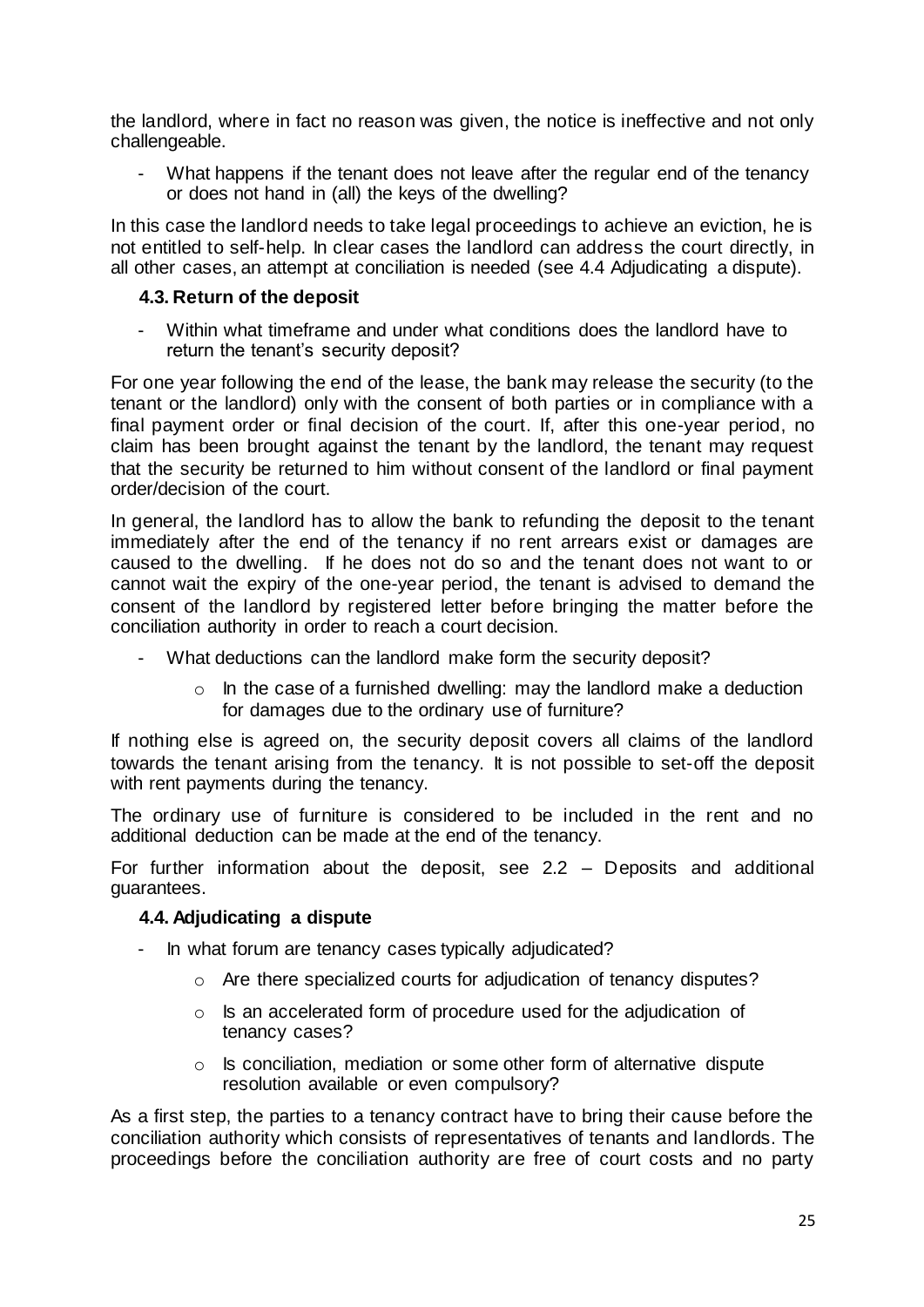costs are awarded. Also, the conciliation authority provides legal advice to the parties.

The conciliation authority may end the process with either an agreement between the parties, the authorisation to proceed or in some cases with a proposed judgment or a decision. The litigation proceedings are either submit to the ordinary court or, depending on the canton, to a specialized rental court.

In general, also for actions for eviction an attempt at conciliation is needed. No attempt at conciliation is however needed where the legal situation is clear and the facts are undisputed or immediately provable. This might for example be the case where the occupant of the apartment has no contract (squatters) or where the tenant did not challenge an ordinary notice nor demand an extension of the lease. Also, where an extraordinary termination because of arrears of payments or because of bankruptcy of the tenant is concerned the facts concerning the admissibility of the termination are immediately provable and an extension of the lease is not possible.

The parties are free to replace the conciliation proceedings by mediation; the costs for the mediation however are borne by the parties. Also, the parties are free to agree on an arbitration clause, under the condition that the conciliation authority is appointed as arbitral tribunal.

#### <span id="page-25-0"></span>**5. Additional information**

How does a prospective tenant proceed in order to get social or subsidized housing (e.g. dwellings offered by housing associations, municipalities, public bodies etc) or housing allowances?

State owned dwellings are subject to criteria set by the specific owner, which differs from municipality to municipality.

Cooperative dwellings are usually offered on the private rental market and tenants also become members. Some cooperatives have waiting lists. Tenants that are already members of a cooperative are usually preferred for other dwellings of the same cooperative.

Is any kind of insurance recommendable to a tenant?

In general (not only concerning the tenancy) it is advisable to conclude personal liability insurance, which covers personal injuries and material damages of third parties (for example also damages of the dwelling, which is owned by a third person, i.e. the landlord). A household insurance, covering for example damages and thefts of household furnishings, is also advisable.

Are legal aid services available in the area of tenancy law?

Conciliation proceedings are free of court costs and no party costs are awarded. Part of the tasks of the conciliation authorities is to give legal advice to the parties.

The different sections of the Swiss Tenants' Association made a lot of information available on their websites. Also, there is a possibility to get legal advice for a fee (or without additional costs for members).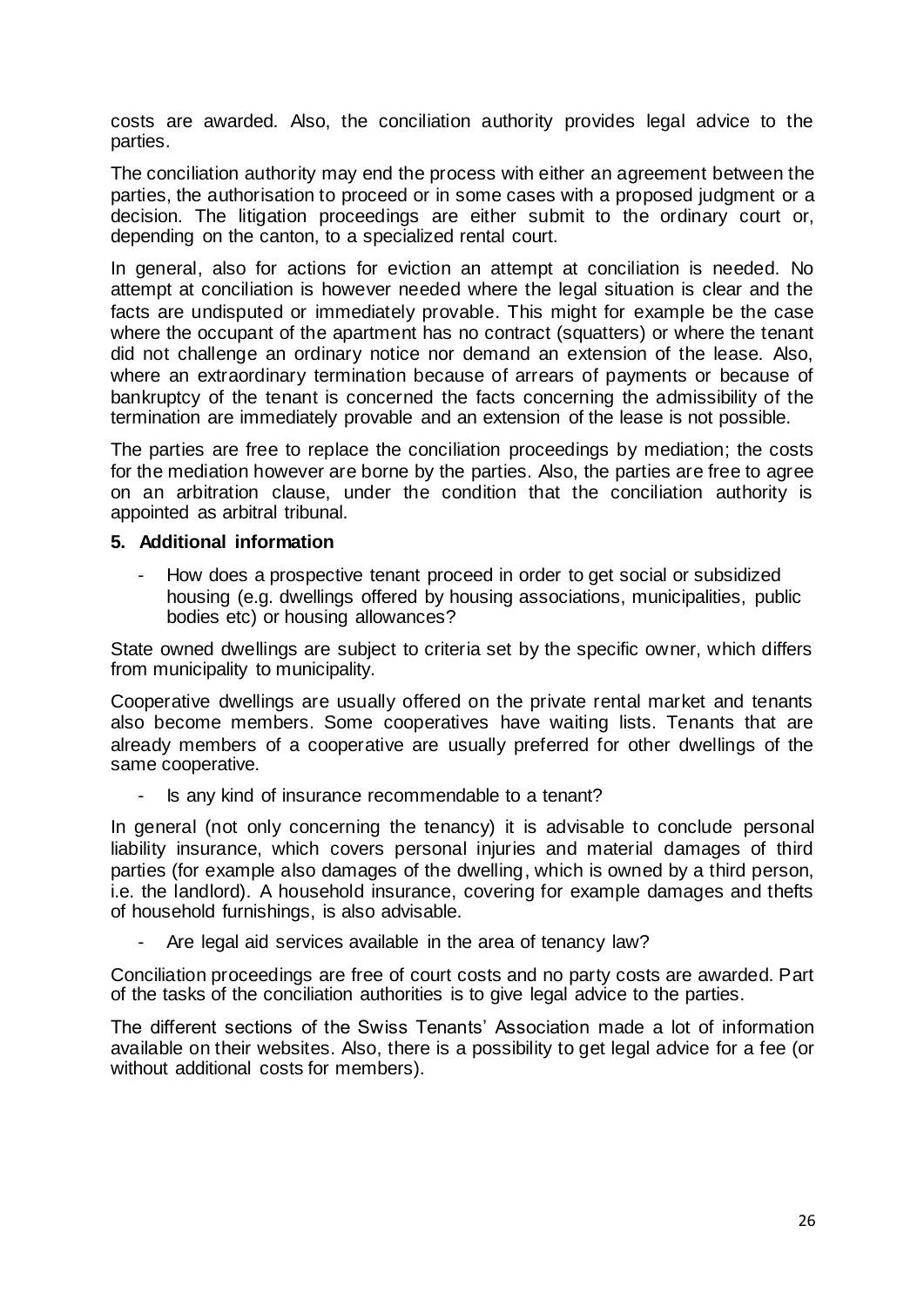- To which organizations, institutions etc. may a tenant turn to have his/her rights protected? (please indicate addresses, email addresses and phone numbers)

Where the tenant intends to challenge the initial rent, rent increases or a notice of termination or where he intends to request an extension of the lease, he may apply to the conciliation authority of their canton.

The main organization protecting tenant's rights in Switzerland are the different (cantonal and regional) sections of the Swiss Tenant's Association (Schweizerischer Mieterinnen- und Mieterverband MV / Association Suisse des locataires ASLOCA / Associazione Svizera Inquilini). These associations offer legal advice and often legal protection is included for members, covering court- and legal fees with a small deductible after a waiting period (between one to three months). Also, the tenant's associations offer assistance to their members for returning the apartment and in case of defects for an additional fee. The membership fee differs according to the section and rage from about CHF 50 to 100. In some sections an additional, nonrecurring entrance fee of about CHF 15 to 30 is requested.

The tenant's associations also offer legal advice to non-members for a fee, also differing from section to section. Many sections have the fees published on their websites. Also, there is a Hotline for CHF 3.70/min (about 3.10 Euros, exchange rate as of March 2014) for non-members.

Annex: Regional associations of the Swiss Tenant's Association.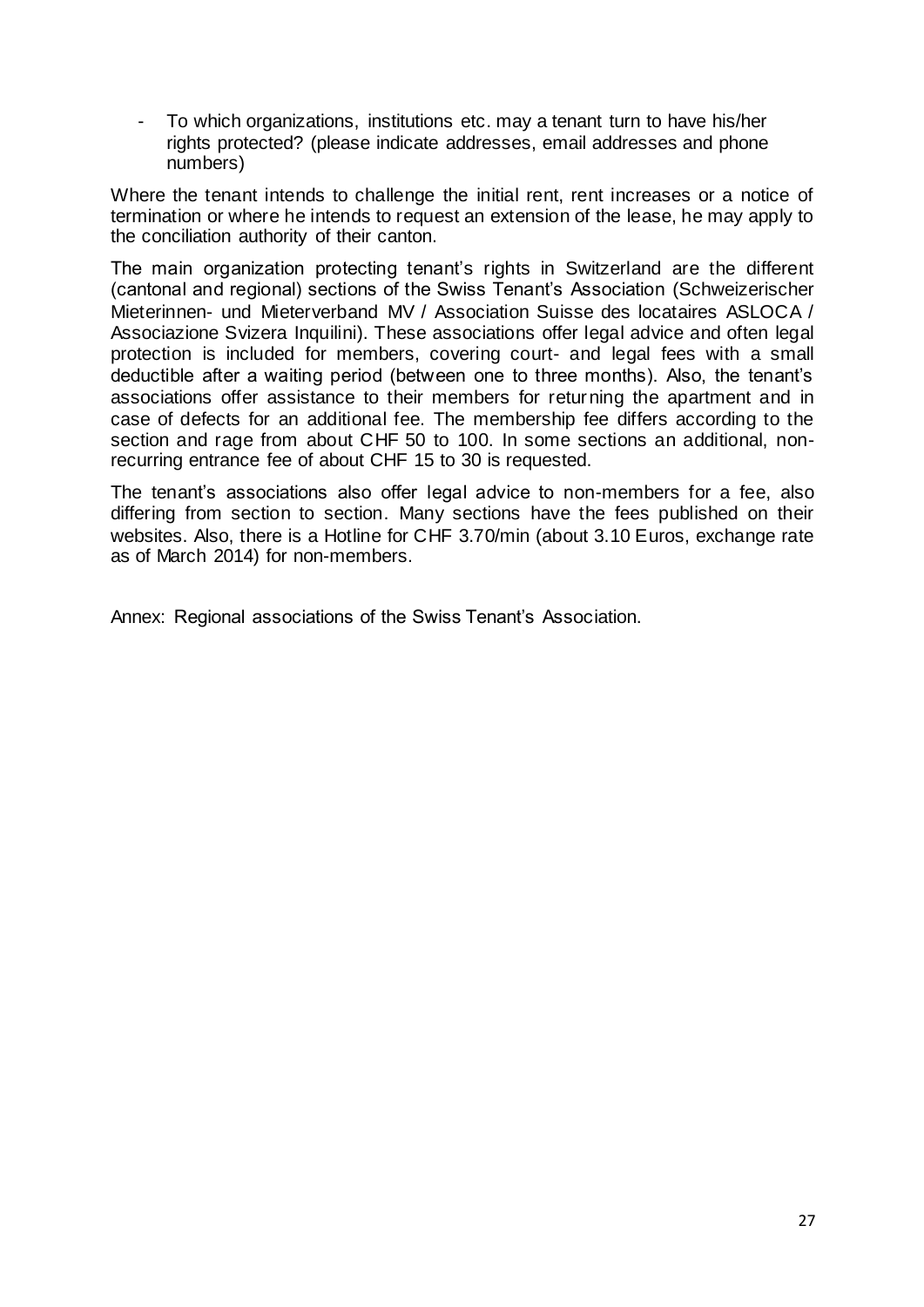# **Regional associations of the Swiss Tenant's Association**

#### **Aargau**

[http://www.mieterverband.ch/ag\\_top.0.](http://www.mieterverband.ch/ag_top.0.html) [html](http://www.mieterverband.ch/ag_top.0.html) info@mvag.ch

Tel: 062 888 10 38

#### **Basel-Land**

[http://www.mieterverband.ch/bl\\_top1.0.](http://www.mieterverband.ch/bl_top1.0.html) [html](http://www.mieterverband.ch/bl_top1.0.html) info@mv-baselland.ch

Pfluggässlein 1 4001 Basel Tel: 061 555 56 50

#### **Basel-Stadt**

[http://www.mieterverband.ch/bs\\_top.0.](http://www.mieterverband.ch/bs_top.0.html?&no_cache=1) [html?&no\\_cache=1](http://www.mieterverband.ch/bs_top.0.html?&no_cache=1)

#### **Berne**

[http://www.mieterverband.ch/start02.0.](http://www.mieterverband.ch/start02.0.html) [html](http://www.mieterverband.ch/start02.0.html) mv@mybern.ch

Monbijoustrasse 61 3007 Bern Tel: 0848 844 844

#### **Fribourg (German-speaking part)**

[http://www.mieterverband.ch/start06.0.](http://www.mieterverband.ch/start06.0.html) [html](http://www.mieterverband.ch/start06.0.html) mieterverband.deutschfreiburg@gmx.ch

Postfach 41 3185 Schmitten Tel: 0848 023 023

#### **Fribourg (French-speaking part)**

<http://www.asloca.ch/asloca-fribourg>

Case postale 18 1774 Cousset Tel: 0848 818 800

#### **Geneva**

<http://www.asloca.ch/?q=node/57> asloca.geneve@asloca.ch

Rue du Lac 12 Case postale 6150 1211 Genève 6 Tel : 022 716 18 00

#### **Glarus**

[http://www.mieterverband.ch/start04.0.](http://www.mieterverband.ch/start04.0.html) [html](http://www.mieterverband.ch/start04.0.html) info@gl.mieterverband.ch

Yvonne Hutzli Postfach 245 8867 Niederurnen Tel: 0848 051 051

## **Graubünden**

[http://www.mieterverband.ch/start09.0.](http://www.mieterverband.ch/start09.0.html) [html](http://www.mieterverband.ch/start09.0.html) graubuenden@mieterverband.ch

Frau Carmen Sprecher-Gartmann Postfach 361 7004 Chur Tel: 0848 064 064

#### **Jura**

<http://www.asloca.ch/?q=node/59>

Rue des Granges 10 Case postale 46 2800 Delémont 1 Tel: 032 422 74 58

#### **Lucerne / Uri / Obwalden / Nidwalden**

[http://www.mieterverband.ch/lu\\_top.0.h](http://www.mieterverband.ch/lu_top.0.html) [tml](http://www.mieterverband.ch/lu_top.0.html) mvlu@bluewin.ch

Hertensteinstrasse 40 6004 Luzern Tel: 041 220 10 22